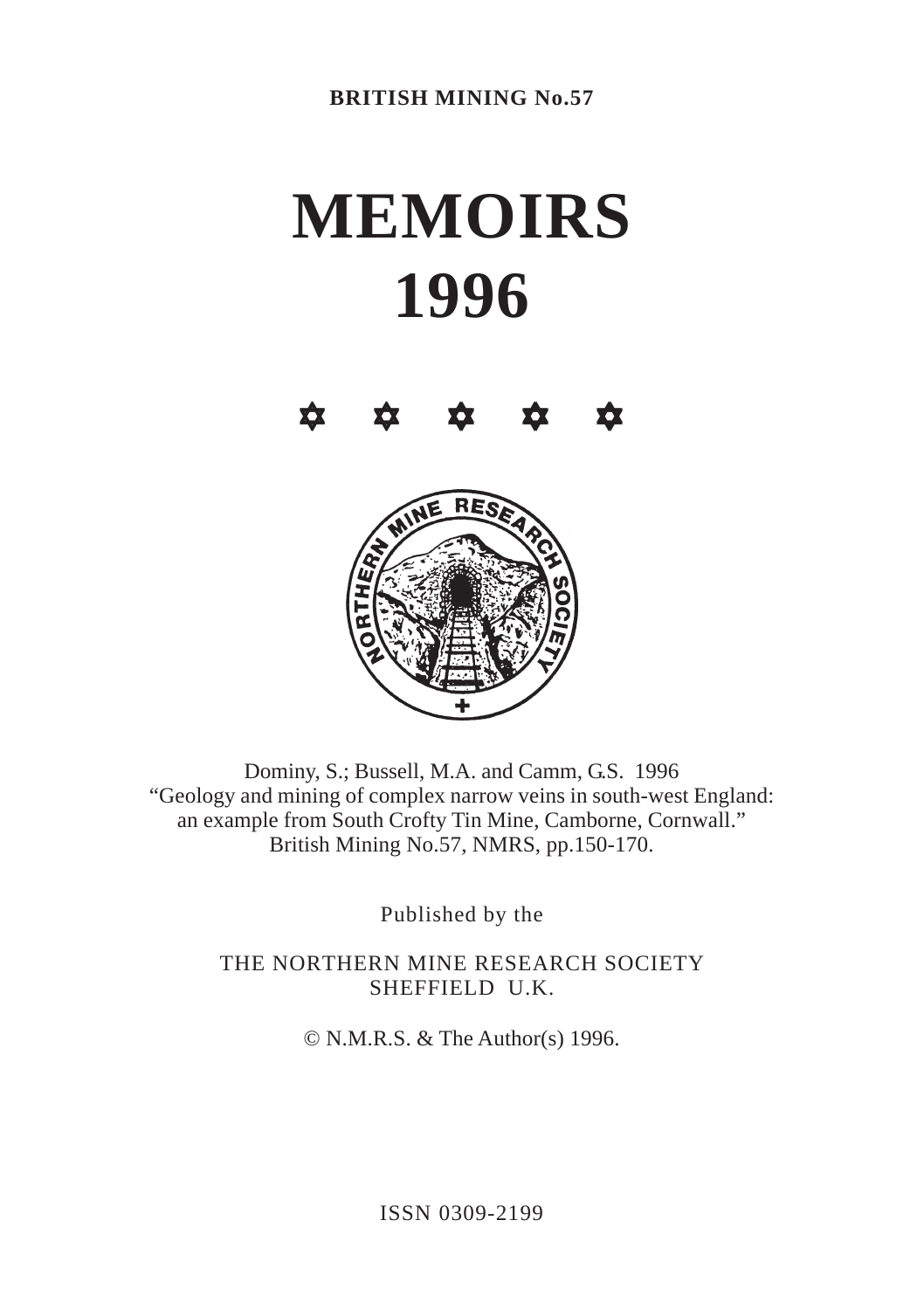#### **THE NATURE AND EXPLOITATION OF NARROW TIN-BEARING VEINS: A CASE STUDY FROM SOUTH CROFTY MINE, CORNWALL, UK.**

by Simon C. Dominy and G. Simon Camm

# *SYNOPSIS*

*Narrow veins represent an important resource of valuable metals throughout the world, however they are generally technically challenging to exploit because of their geologically complex nature. The tin-bearing veins of southwest England are classic examples of complex narrow veins that have been economically exploited for many years. Their detailed geological understanding is crucial for effective evaluation and exploitation. The more complex the vein then there is a greater need for strong geological control and thus the utilization of overhand shrinkage stoping as an extraction method. The less complex veins are more applicable to mining by longhole open stoping with less, but still effective geological control. The Camborne-Redruth mining district, where South Crofty is located, contains a series of east-north-east-trending and steeply-dipping veins hosted in larger lode zones. The veins generally display a complex structure and paragenesis, which is a consequence of the superimposition of a succession of hydrothermal events involving separate stages of wallrock alteration, mineral deposition, dilation and brecciation. The mineralizing fluids entered the veins as a series of chronologically and structurally discrete pulses, with the lateral and vertical distribution of minerals reflecting this. The distribution of cassiterite within the veins is complex due to the fact that only two stages of the paragenesis contain cassiterite.*

#### **INTRODUCTION**

A "*fracture*" is a crack or opening within rock that represents a line of discontinuity. The term "*vein*" refers to a mineralized or infilled fracture which is considered narrow when it has a width of less than three metres (Figure 1a; Plate 1).<sup>1</sup> The term narrow vein is however not rigorously defined and some consider veins up to six metres wide as narrow. Wider veins such as the copper-bearing Anaconda Vein (Butte, Montana) display an average width of 8-10 metres with localized maxima of 30 metres.<sup>2</sup> "Lode" is a commonly used term and refers to a vein and its associated zone of wallrock alteration which may or may not contain ore minerals (Figure 1b). The terms lode and vein have similar meanings and are often used synonymously, the authors however prefer use of the terms as defined here. The term "*lode zone*" is also used and describes a linear belt of sub-parallel fracturing which contains both veins and wallrock alteration and whose extremities may only be marked by microfractures (fractures  $\langle 15 \text{ microns in width:}$  Figure 2).<sup>3</sup> The lode zone term is particularly relevant where the width of a lode is substantially increased because of the inclusion of large body(s) of host rock into the vein (e.g. horses) or because of a highly anastomosing vein system. An "*orebody*" is that part of a vein, lode or lode zone which contains economically viable quantities of mineral (Figure 1c). The orebody may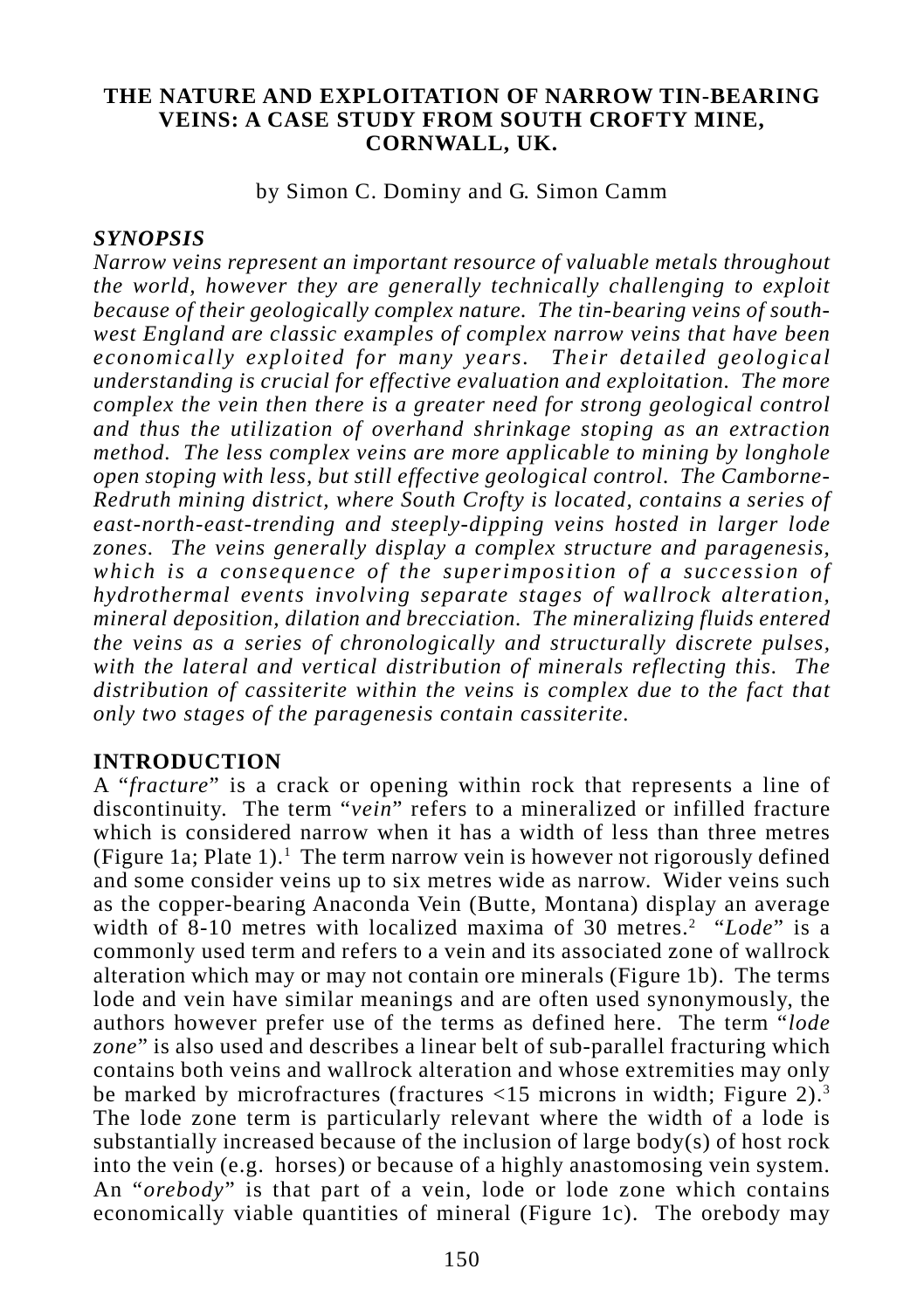# BRITISH MINING No.57



Fig.1. Mineralized fracture terminology.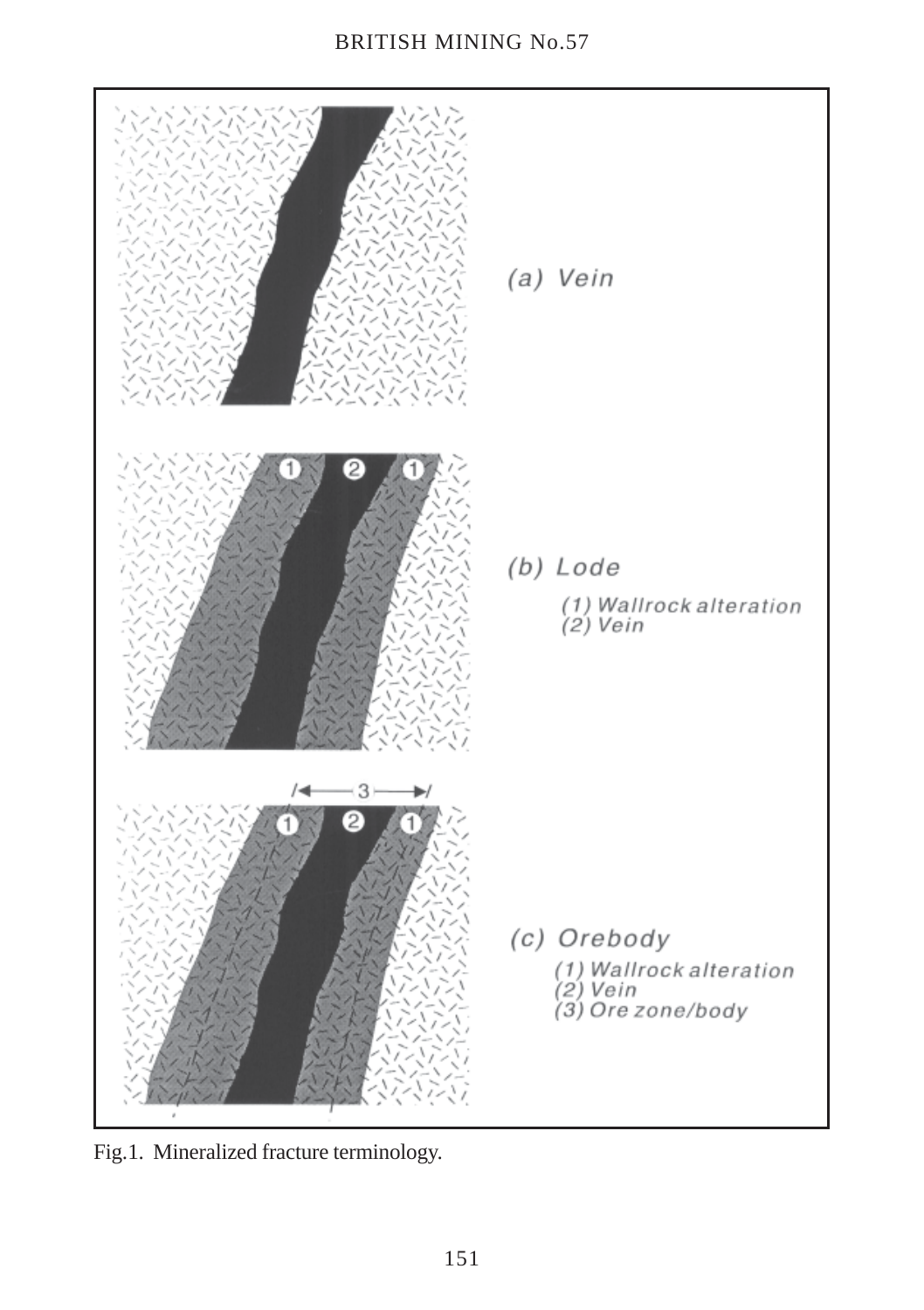

*PLATE 1. Narrow (0.25 m), composite tourmaline peach vein running through granite with only minimal wallrock alteration. Tin grades are distributed through the blue peach. Roskear B Lode, 410 sub-level. (S.C. Dominy, July 1992)*

include only the vein, and/or wallrock alteration if they contain economic quantities of mineral. Orebodies display differing degrees of geometric complexity with three main groups identifiable: (1) those with regular boundaries and/or inclination, relatively simple type; (2) those with irregular boundaries and/or inclination; and (3) those that have undergone strong faulting and/or folding and show extreme strike, dip and width variations, the most complex type.<sup>4</sup>

Initial vein formation often results in the development of a sinuous and variable width fracture network which develops into a wider composite vein by structural overlap during a multistage history. Ore mineral deposition is often restricted to a particular stage of this history, resulting in sections of the vein system which are economically barren. The economic grade of a vein is not always correlated to width, however recent studies on gold-bearing veins in Spain have shown some link, explained by the higher persistence and inter-vein connectivity by wider structures.<sup>5</sup> The prediction of the geometry, location and persistence of veins is of importance to the mine geologist and engineer. Each mine- and, indeed mining district- has its own unique structural and paragenetic characteristics, which require a thorough understanding by the geologist undertaking evaluation and exploitation activities.6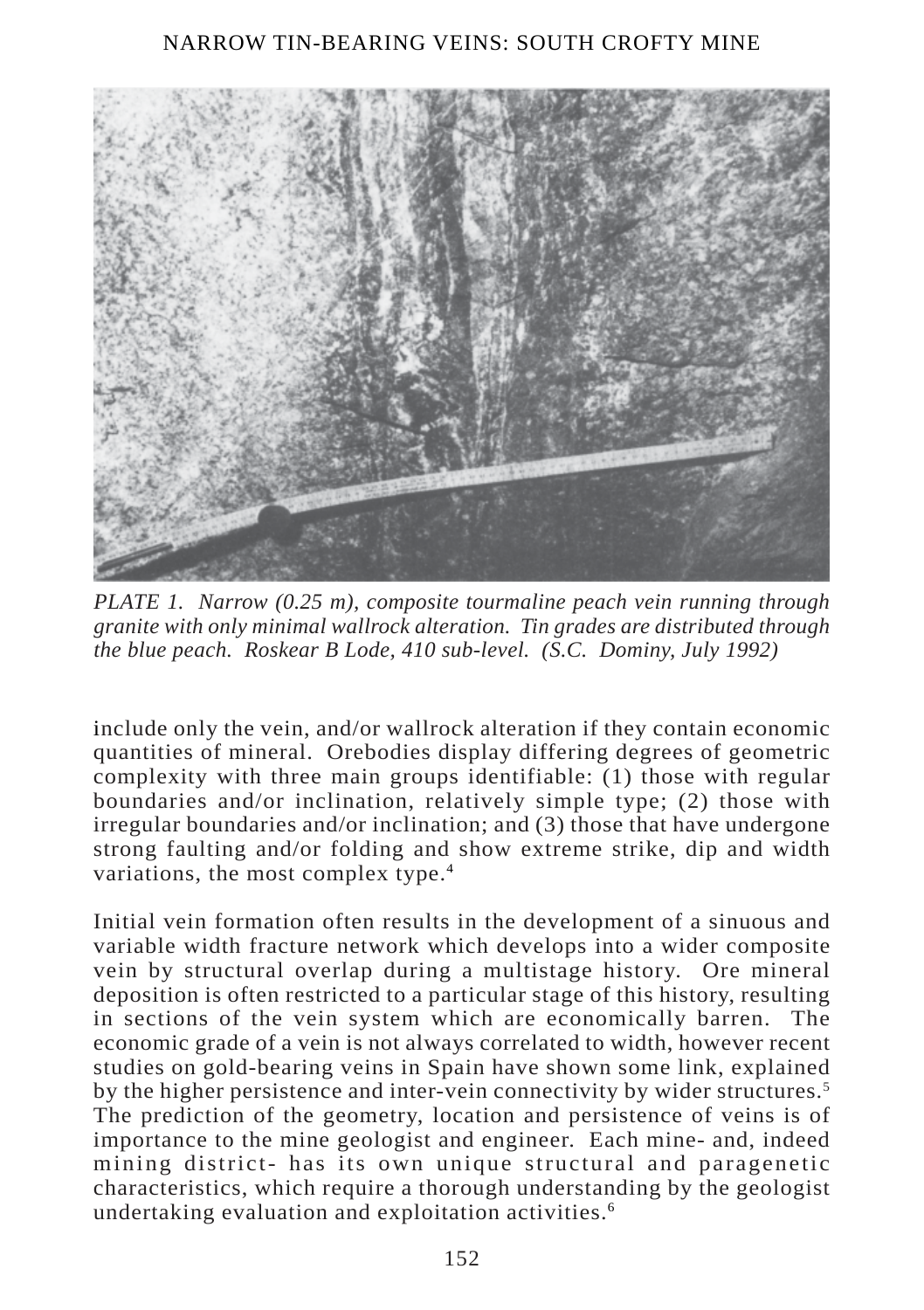Narrow vein systems represent an important resource of valuable minerals such as tin and gold, but how can they be effectively evaluated and exploited? Spatial variations in the veins make it difficult to estimate their geometry and resources from drill data. Drilling is used to determine vein position, continuity, structure and mineralogical characteristics, though is not generally a representative measure of grade.<sup>3,7</sup> The need for exploratory underground development is strong to assess the nature of the vein and its grade. Thus geological interpretation is the key, so ultimately not only must ore grade be good and the values distributed throughout the vein with some degree of uniformity and/or predictability, but a sound geological model must be devised.4 The ultimate challenge of narrow vein mining is to guide the operation so as to produce ore with as little dilution as possible, at the least cost commensurate with the needs for safety etc.<sup>8</sup> In narrow vein operations, mining costs often represent more than 65% of the total operating costs. Many have stated that the full extent and nature of an orebody is not known until it has been mined out. Certainly for narrow vein-hosted gold deposits which show highly erratic distribution this is the case (e.g. Dolgellau Gold-Belt. North Wales).<sup>9,10,11</sup> On the wider scale this old adage is true because of the combinations of variables which determine what portions of the mineral



Fig.2. Conceptual view of a lode zone. (Reproduced courtesy of the Institution of Mining and Metallurgy)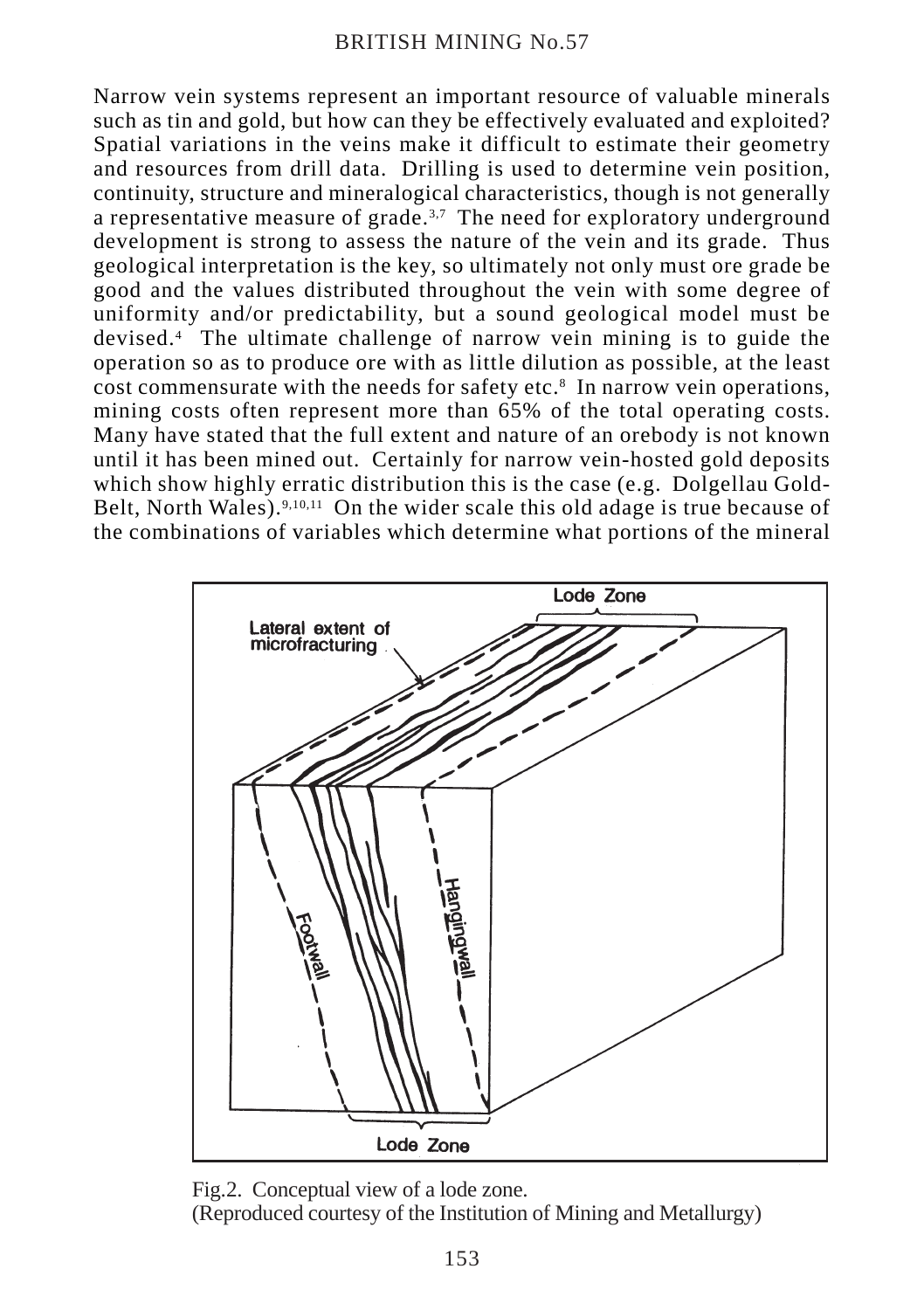

Fig.3a. Key features of the overhand shrinkage stoping method.

deposit can be mined at a profit at any given time during the life of the mine. Today the mine operator/owner has more control on the price of the commodity with increased use of forward selling and price hedging. Many base metal producers will often have long-term contracts agreed for bulk sales, though those selling directly onto the spot market still face problems. Political factors are less easy to predict and can strongly affect the economic viability of a deposit. There are a number of uncertainties which place a strong pressure on the geologist undertaking reserve evaluation to arrive at grades and tonnages which are as close to the truth as possible and to guide the mining operation efficiently.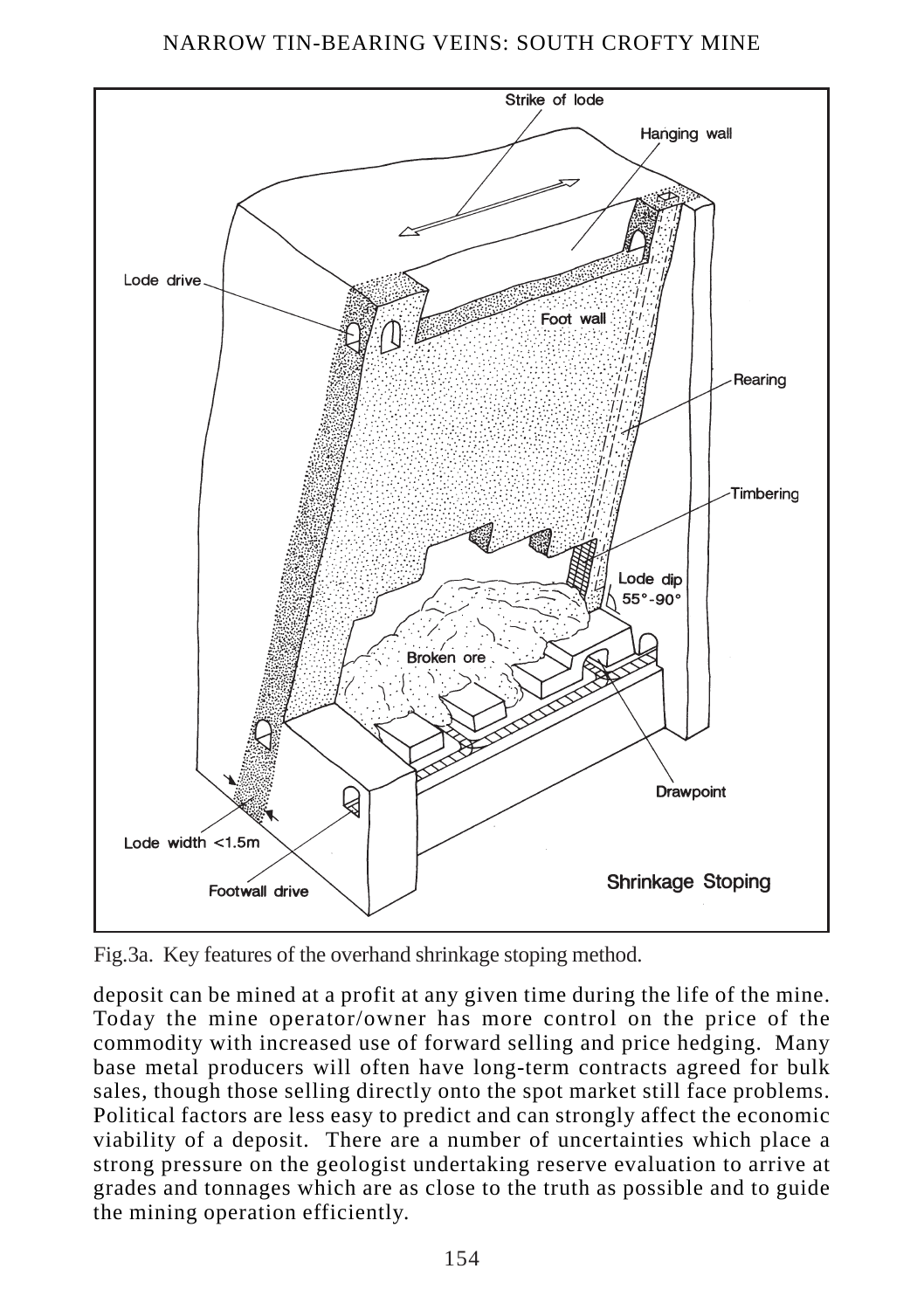

Fig.3b. Key features of the longhole open stoping method.

# **MINERALIZATION IN SOUTHWEST ENGLAND**

Vein systems with varying spatial, temporal, alteration, mineralogical and structural complexities are a ubiquitous feature of the south-west England orefield and have been recognised for many years.13-23 The veins are typically steeply-dipping systems and may occur in swarms; over 35 sub-parallel veins were observed in the Camborne-Redruth area.<sup>24</sup> They are generally located near porphyry dykes and along the long axis (north-east south-west) of the granite batholith although some are found at the batholith margins (i.e. on the granite/metasediment contact). The simplest structural type occupies a single in-filled fracture but complex multi-stage systems are more common.<sup>14-25</sup>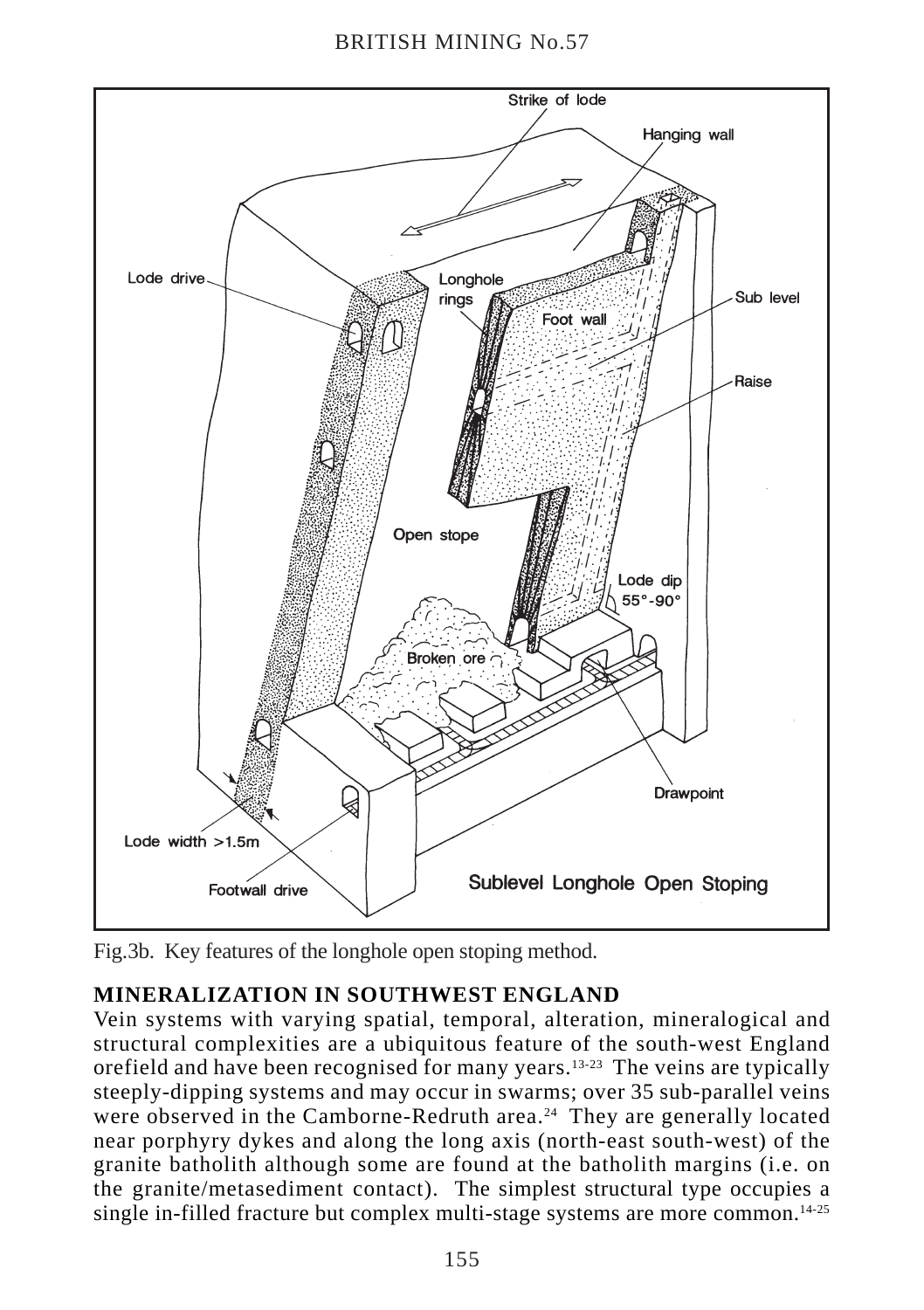Most of the veins strike about east-west and dip steeply with values in excess of 70°, although variations may occur both laterally and vertically. Widths of the individual veins vary from a few centimetres to about 3-4 metres, with overall lode widths (ie. including wallrock alteration) up to 12-15 metres (e.g. Dolcoath, Main Lode, 12 metres wide).24 One of the widest lode on record was the Main Lode of Dolcoath Mine on the 550 Fathom Level where it reached approximately 30 metres.<sup>24</sup> Henwood reported an average vein (lode?) width for the region at 3 feet 2 inches (about one metre), however this is likely to be below the real value.<sup>14</sup> The lateral extent of the veins is highly variable, but some are traceable for over 3000 metres along strike (e.g. Pryces-Tincroft Lode). In many cases the tin (and copper) mineralization are discontinuous, with barren zones leading into ore-bearing zones and veins branching and bifurcating along strike. Their vertical extent is variable, the Dolcoath Main Lode has been worked for some 1000 metres in depth.24

Three principal mineralizing stages are recognised within the orefield, as follows:- $17(1)$  a pre-batholith stage of minor strata-bound and syn-sedimentary mineralization (Fe-Mn-Cu); (2) a syn-batholith stage (or main-stage) characterised by early Sn-W stockwork mineralization followed by Sn-Cu vein/ lode mineralization; and (3) a post-batholith stage of epithermal (or crosscourse) activity which displays barren to Zn-Pb-Ag mineralization.18,20,21,26,27 Pervasive kaolinization of granite which resulting in the formation of economic china clay deposits (e.g. St. Austell) was also related to this stage.28

#### **NARROW VEIN EXPLOITATION**

Underground mining of a narrow vein deposit is inevitably associated with ore dilution. Dilution is understood to be waste rock (or low grade ore) added to the mined ore, thus resulting in a final run-of-mine tonnage greater than planned and with an overall lower grade. Dilution is always unwanted, and is either a) planned; waste taken within the planned stoping limits or b) additional; waste coming from beyond planned stope limits.29 The sum of the planned and additional dilution values constitute the overall final dilution. The geologist must work closely with the mine engineer to choose the right mining method which will produce the minimum amount of dilution.

The selection of the appropriate mining method depends upon vein geometry and physical characteristics. For narrow systems the chosen method must adapt to irregular ore limits and allow for good ore recovery with minimal dilution, in principal a method is selected which is safe and profitable. Particular consideration must be given to:  $(1)$  ore and wallrock strength,  $(2)$ vein strike and dip; (3) consistency of orebody width (regularity of ore/waste boundary), (4) the dimensions and regularity of pay-zones within the orebody (e.g. areas above the cut-off grade), and (5) overall grade of mineralization. Worldwide two methods are commonly used to extract ore from narrow vein systems. These are: (1) overhand shrinkage stoping, and (2) longhole open stoping. On the mine-scale the choice of their use is based on a number of factors as above, but often that of width.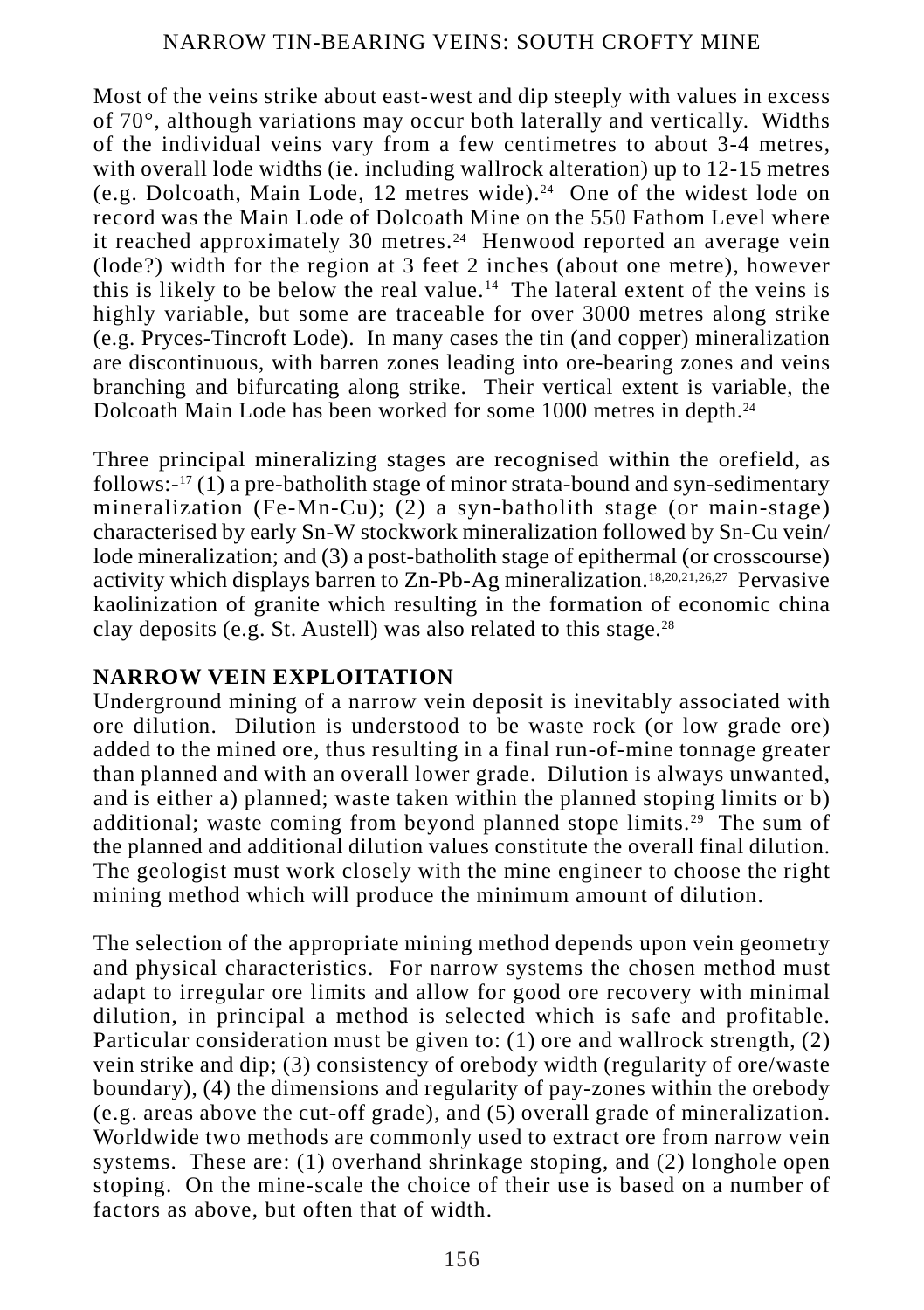In South Crofty lodes of less than 1.5 metres width are shrinkage stoped (Figure 3a), while for those of 1.5 m and over longhole stoping is used (Figure 3b). Some 75% of current production is gained from longhole stopes, 10% from shrink stopes and 15% from development drives and raises.<sup>30</sup>

Before stoping starts, the vein system must be evaluated and mining blocks defined. A block represents a volume of known rock tonnage to which a specific grade has been assigned, the block may be ore or waste. During the definition of mining blocks the amount of planned dilution is accounted for, and the geological reserve adjusted suitably. The mining blocks in South Crofty are divided into three categories based on the level of development and evaluation, and thus confidence. They are (1) measured; (2) indicated; and  $(3)$  inferred.<sup>31</sup> The highest confidence measured blocks have full lode exposure over two levels or sublevels and raises with three metre sample spacings. Within a measured block grade distribution and the spatial nature of the vein system will be well understood and any likely dilution problems will hopefully be realised. Indicated blocks have exposure between two levels or a maximum 20 metre down-dip extension below one level. Inferred blocks are defined upon level of exposure, proximity to higher confidence blocks and extrapolation of known data. As more geological and sample information is acquired about a specific block, it moves into a higher confidence category. Exploration on vertical and lateral extensions of known vein systems continues to add to the reserves/resources of the mine. Block evaluation and reserve estimation at South Crofty are detailed further in Gribble.<sup>32</sup>

Overhand shrinkage stoping or one of its variants was the main mining technique employed in the Cornish tin and copper mines (Figure 3a).33-35 The miners drill up into the lode from a base level, blast and then return to drill standing on the broken ore. In this way they work progressively up dip filling the stope with broken ore and using it as a drilling platform. This method has many advantages, it allows the geologist constant access to the lode as work progresses and the flexibility to leave behind low grade ore or to extract irregular richer areas of the lode not previously known from sampling records. In most cases final dilution is controllable and kept to 10% or below. The disadvantages of this method are that up to 60% of the ore is "locked up" until work in the stope is completed which may take several weeks and it is expensive in comparison to longhole stoping in terms of manpower, resources, time and safety considerations. The effectiveness of shrink stoping is also controlled by the skill and experience of the miners.

More recently in South Crofty, a longhole open stoping method has been applied to larger lodes over 1.5 metres in width (Figure 3b). Longhole stoping requires the establishment of sublevels between the main levels. Drilling crews are then positioned within these levels and fans (each one called a "ring") of drill holes above and/or below the level on one metre spacings are drilled to a specifically designed pattern for that location. This pattern is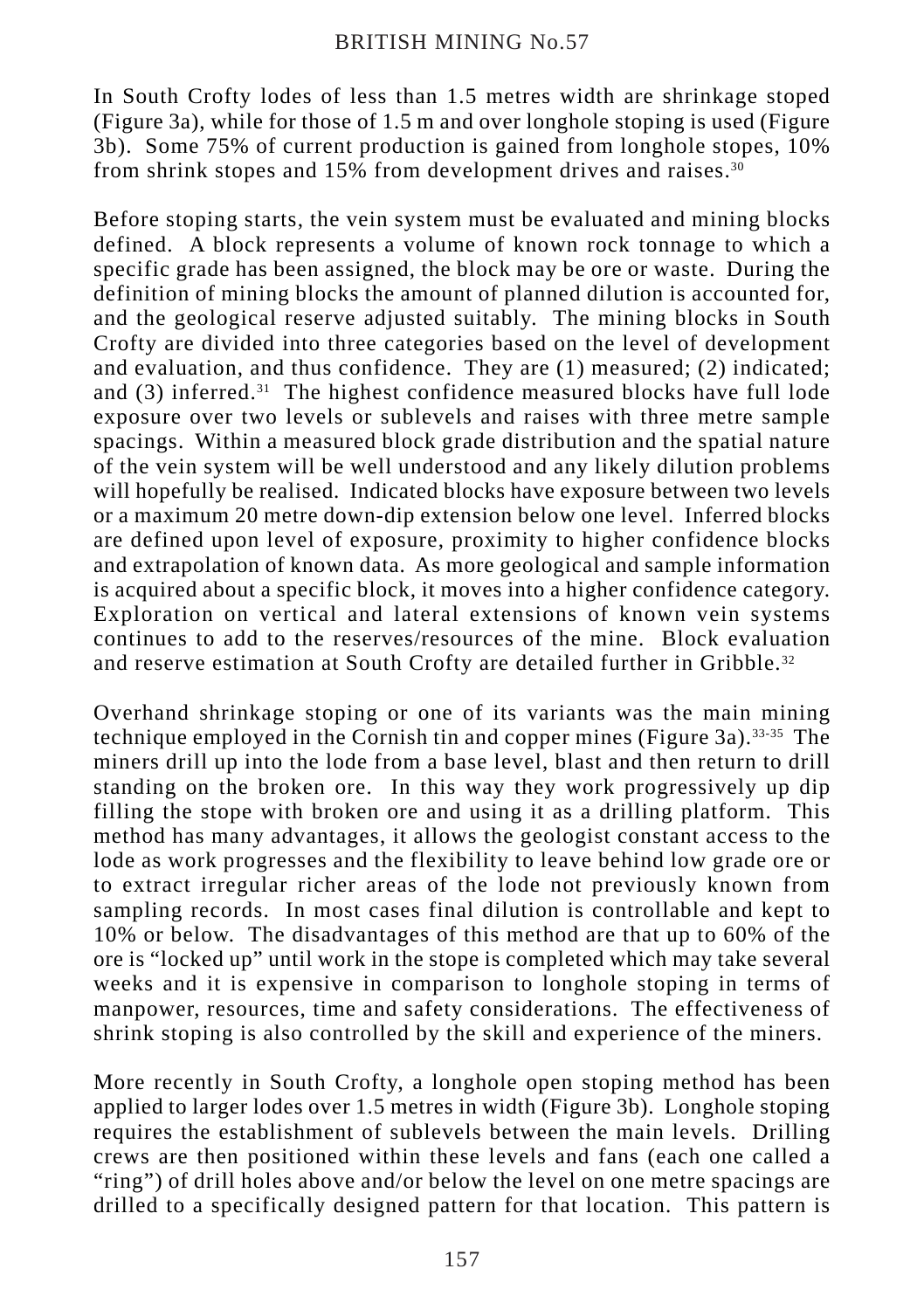based on the geological section at that position and the firing requirement. Crews pre-drill a series of these rings which are later charged and fired. Each ring may have a dip length of 20 metres or more and release over 75 tonnes of ore. In this way large areas of ground can be stoped out very rapidly. Similarly, if areas of waste are mined, they can be selectively mucked-out and dumped. This method of mining is capable of delivering large volumes of ore very quickly, which is of great benefit in terms of cash flow and resources. The main disadvantage is that rapid changes in lode width or payability may not be seen, with the consequent risks of high dilution, though generally only in the range 15-25%, or of leaving ore behind. Also long holes may wander off lode if the ground conditions change.

Clearly, for both methods, precise and accurate geological data is essential to maximise the efficiency of these stopes, thus maximising recovery and minimising dilution. This is collected by the mine geological team who sample and map all stope and drive faces regularly, expanding the geological knowledge-base and enabling a close control on geological variations and complexities.<sup>32</sup>

#### **SOUTH CROFTY TIN MINE**

South Crofty Mine is located between the towns of Redruth and Camborne (Figure 4) and is an amalgamation of at least 12 mines including East Pool, Roskear, Agar, Dolcoath and Cooks Kitchen mines. Its detailed history is reported in Dines<sup>24</sup>, Buckley<sup>36</sup> and Brock<sup>37</sup>, and a collection of recent



Fig.4. Diagram showing the location of South Crofty Mine.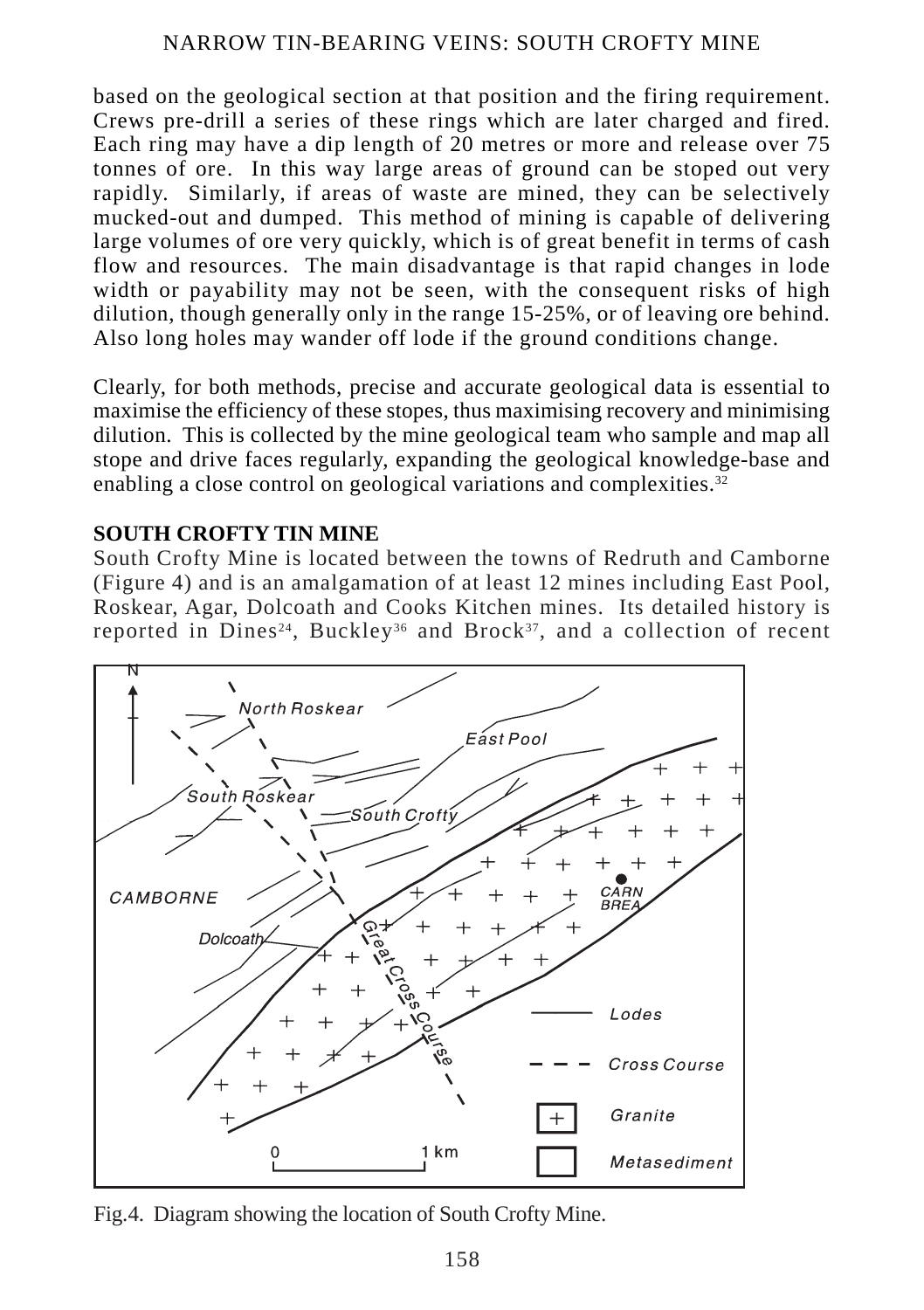

Fig.5. Schematic plan of the South Crofty 420 fathom level.

underground photographs are given in Deakin et al.<sup>38</sup> It is the only working tin mine in Cornwall, producing some 177,082 tonnes of tin ore at a grade of 1.25 % in 1994.30 In January 1995 the mine contained a total identified reserve of 3,230,000 tonnes at a grade of 1.49% Sn and a hypothetical resource (maximum) of 8.5 million tonnes at a grade of 1.00-1.50% Sn.30 The steeply-dipping, discontinuous tin-bearing veins are hosted by east-northeast-trending lode zones. The veins formed by episodic fracture re-opening and fluid flow, which resulted in the deposition of cassiterite associated with tourmaline and chlorite gangue minerals. The mineralization at South Crofty has previously been reported by Gillett<sup>39</sup>, Taylor<sup>40-43</sup> and Clark<sup>44</sup> and more recently by Scrivener et al.<sup>27</sup>, Farmer et al.<sup>46</sup>, Farmer and Halls<sup>18</sup> and Dominy et al.3,26. Four types of mineralization are recognised as follows: ( 1) subhorizontal quartz floors, and steeply dipping lode zone-hosted; (2) cassiteritetourmaline and (3) chlorite veins; and (4) steeply dipping quartz and chalcedony crosscourse veins which cut the lode zones.

The main tin mineralization is found within lodes which vary in width from between 0.5 to 10 metres, though individual veins may vary from 0.1 to 3 metres in width. The lode zone may reach 40-50 metres in width and possesses a hangingwall and footwall which forms the limit of brittle deformation, between these a high density of variably mineralized macroand micro-fractures are found (Figure 2; Plate 1).<sup>18</sup>

At South Crofty, the width of the fracture sets containing each stage of the mineralization is depth related. At depth the lodes are dominated by sulphidepoor assemblages, whereas at higher levels sulphide-rich assemblages dominate. Observation of the Roskear A Lode (400 fathom level) shows sulphide-poor veins generally <0.5 metre, whereas the same lode on the 360 fathom level similar veins are nearer two metres wide and carry sulphides.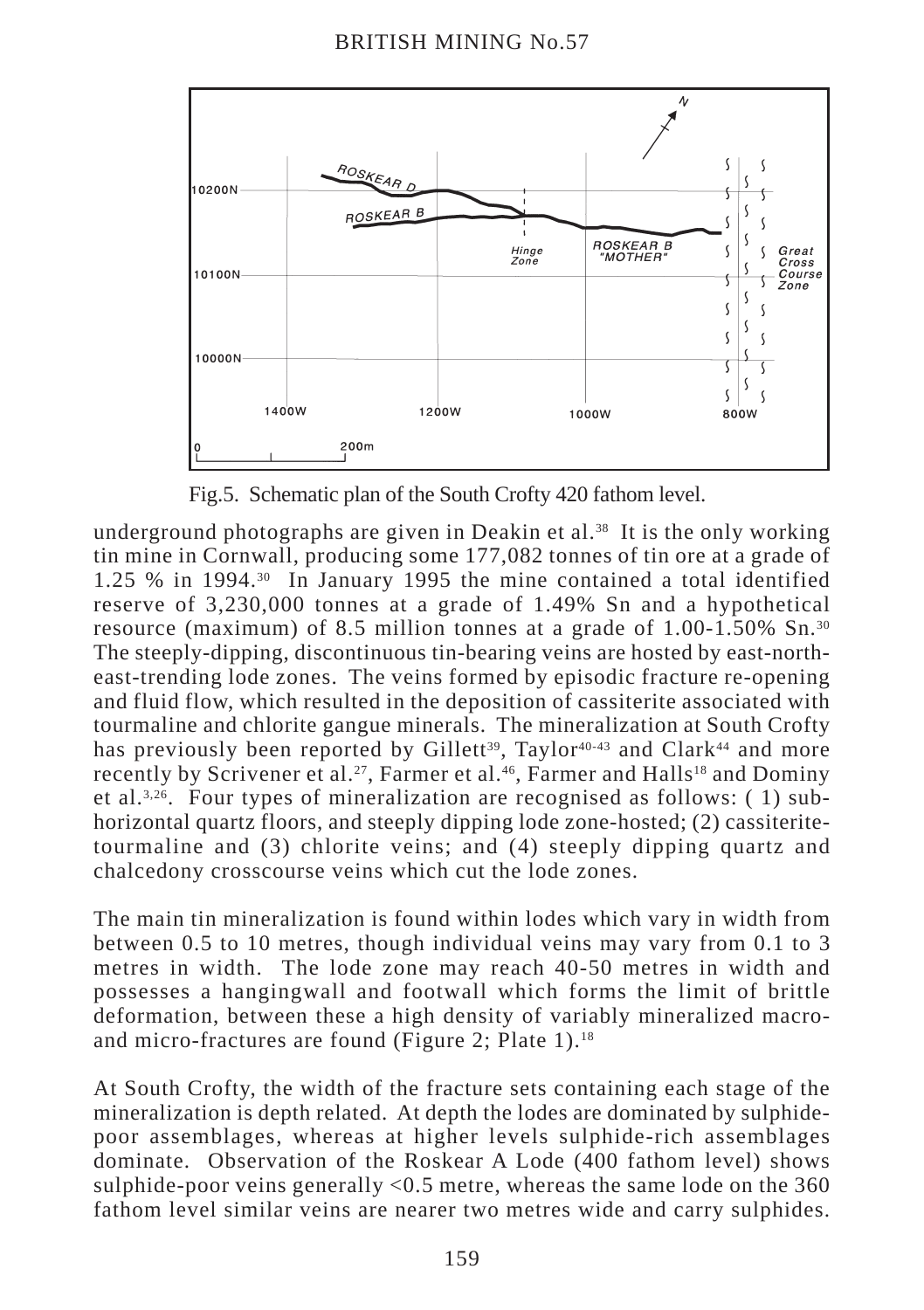The Dolcoath South Lode (290 fathom level) rarely exceeds one metre in width, whereas the No.8 Lode (400 fathom level) reaches three metres in width. These features result in the classic tin and copper zonation in the Dolcoath Main Lode where chalcopyrite-fluorite mineralization was dominant above the 190 fathom level and absent below.21 Such zonation is explained, in part, by variations in mineralizing fluid chemistry and vertical changes in pressure.<sup>19</sup>

The tourmaline stage of mineralization is characterised by the deposition of black and blue tourmaline-bearing veins. The black tourmaline veins, up to five millimetres wide, are hosted in fractures which show three strike orientations of 050°, 060° and 090° forming spatially variable networks associated with pervasive wallrock tourmalinization. The formation of these vein networks, areas of localised brecciation and concomitant microfracturing resulted in regions of weakness within the host granite. This marked the initial development of the lode zone.

The main tin deposition occurred between 287 and 284 million years ago (Ma) and was associated with lode zone reactivation and the formation of blue tourmaline- and cassiterite-bearing veins known locally as *"peach veins"* (Plate 1). 47- 49 The veins show two strike orientations which formed simultaneously during lode zone reactivation: one set lies parallel to the strike of the lode zone (060-065 $^{\circ}$ ) and the other at an angle of approximately 12-15° anticlockwise (045-050°). Vein textures show overprinted generations of tourmaline-cassiterite-quartz mineralization and multiple events of lode zone reactivation. Detailed studies of cassiterite and tourmaline mineralogy have shown that the minerals are co-genetic, and that variations in mineral chemistry and form are attributable to a complex interplay of fluid composition and structural regime.18,46,50 High grade zones are often marked by the formation of breccias in which blue tourmaline vein fragments are cemented by coarse cassiterite as observed in sections of Roskear B Lode. Cassiterite mineralization is hosted in either (1) the matrices of hydraulic fractures or (2) discrete veins formed by reactivation of pre-existing fractures.

Further reactivation of the lode zones lead to the deposition of chlorite-bearing veins which were believed to have formed between 273 and 252 Ma.47,48 Their attitude was quite distinct from those of the blue tourmaline veins which they cut. The veins show two principal strike orientations, 060° to 070° and 080° to 090°. The first vein set corresponds to the main lode zones and the latter to the east-west-trend of the "caunter or contra" lodes of the Camborne-Redruth mining area.24 Chlorite vein formation was accompanied by the right-lateral displacement of the earlier blue tourmaline veins. The earlier part of the chlorite mineralization was cassiterite-bearing, but later stages were apparently cassiterite deficient and were associated with the deposition of vuggy and crustiform quartz veins within the chlorite veins.

The most recent style of mineralization is represented by the crosscourse veins which are hosted in sub-vertical, north-north-west- to north-trending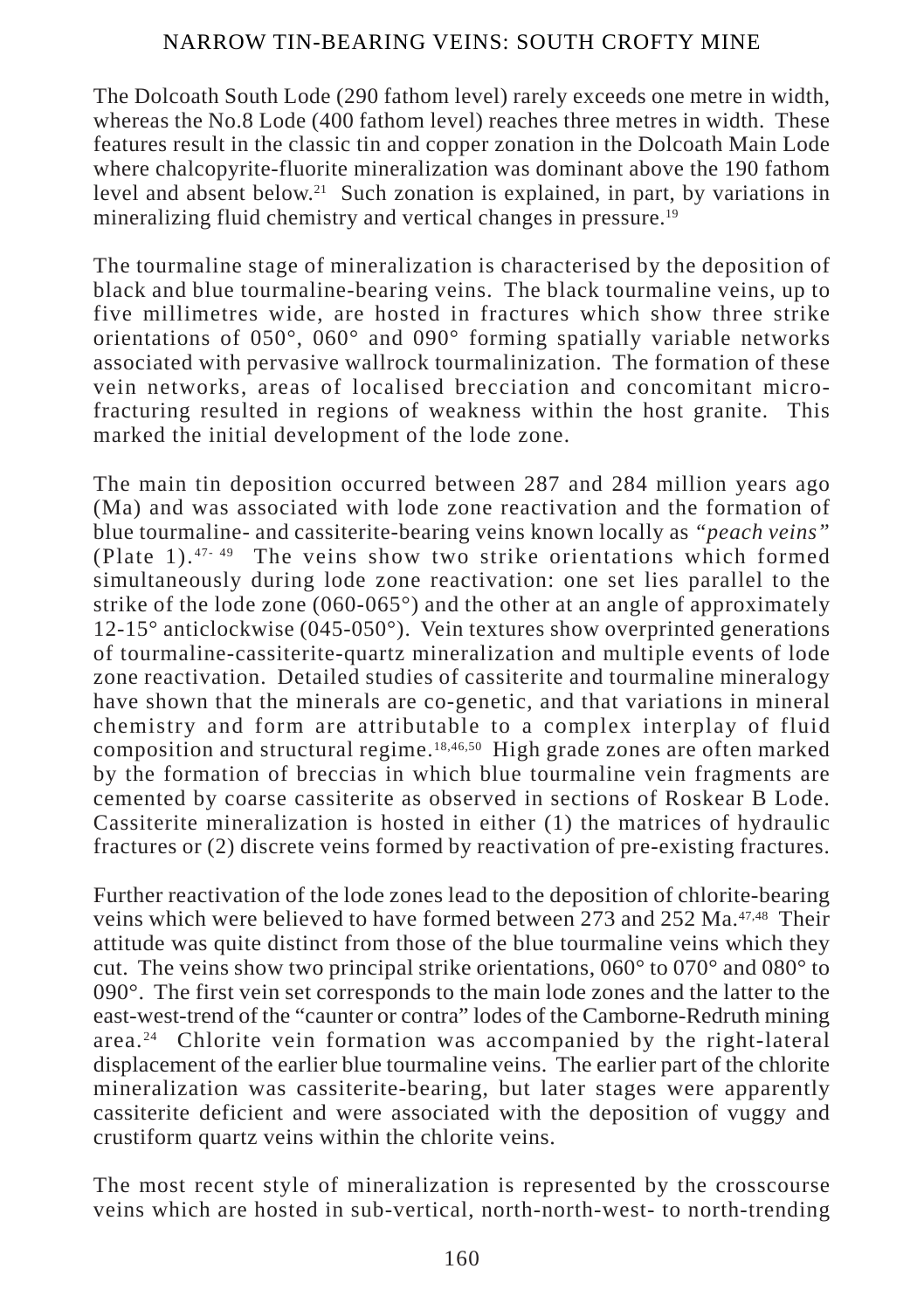

Fig.6. Longitudinal section of the Roskear B Lode showing the nature of the split hinge zone.

strike-slip faults that are seen to displace laterally the main lodes by few centimetres and up to 100 metres.26 No dates for South Crofty crosscourses are available, but recent work of Scrivener et al. has demonstrated a 236 Ma age for similar structures observed in the Tamar Valley region.<sup>27</sup> Two scales of structure are seen 1) broad zones of ramifying fractures and argillic alteration and 2) discrete quartz/chalcedony-filled extensional veins with variable amounts of fluorite, hematite, chlorite, pyrite and mineral pitch. These veins contain no economic mineralization.

# **STRUCTURE OF THE ROSKEAR LODES**

The Roskear B-D Lode system represents a substantial lode zone probably containing in excess of one million tonnes of mineralized rock. The Roskear workings are situated between the 800W and 1400W lines of the mine grid, in the western section of the mine area (Figure 5). The lode system strikes east-north-east except for off-set segments of Roskear D which strike almost east-west corresponding to the caunter lodes and dip generally towards the south-east. The lodes are part of one structure which splits into two sections (Figure 5). The Roskear B Lode is considered to be the Mother Lode and splits at approximately 1000W on the 400 fathom level into two sections, the northern Roskear D Lode and the southern Roskear B Lode (Figure 5). Roskear D Lode is the continuation of the Mother Roskear B Lode and was named prior to a full understanding of the structure. For the purposes of this work the structure will divided up into three parts; Roskear B Mother Lode, Roskear B Lode and Roskear D Lode and the 400 fathom level will be used as a reference horizon (Figure 5). The hinge of the split plunges to the south-west and varies in dip from sub-vertical between the 360 to 400 fathom levels (1000W), to about  $\overline{45}^{\circ}$  on the 420 fathom level (1100W) and flattens towards the 445 fathom level (1200W; Figure 6). The overall three-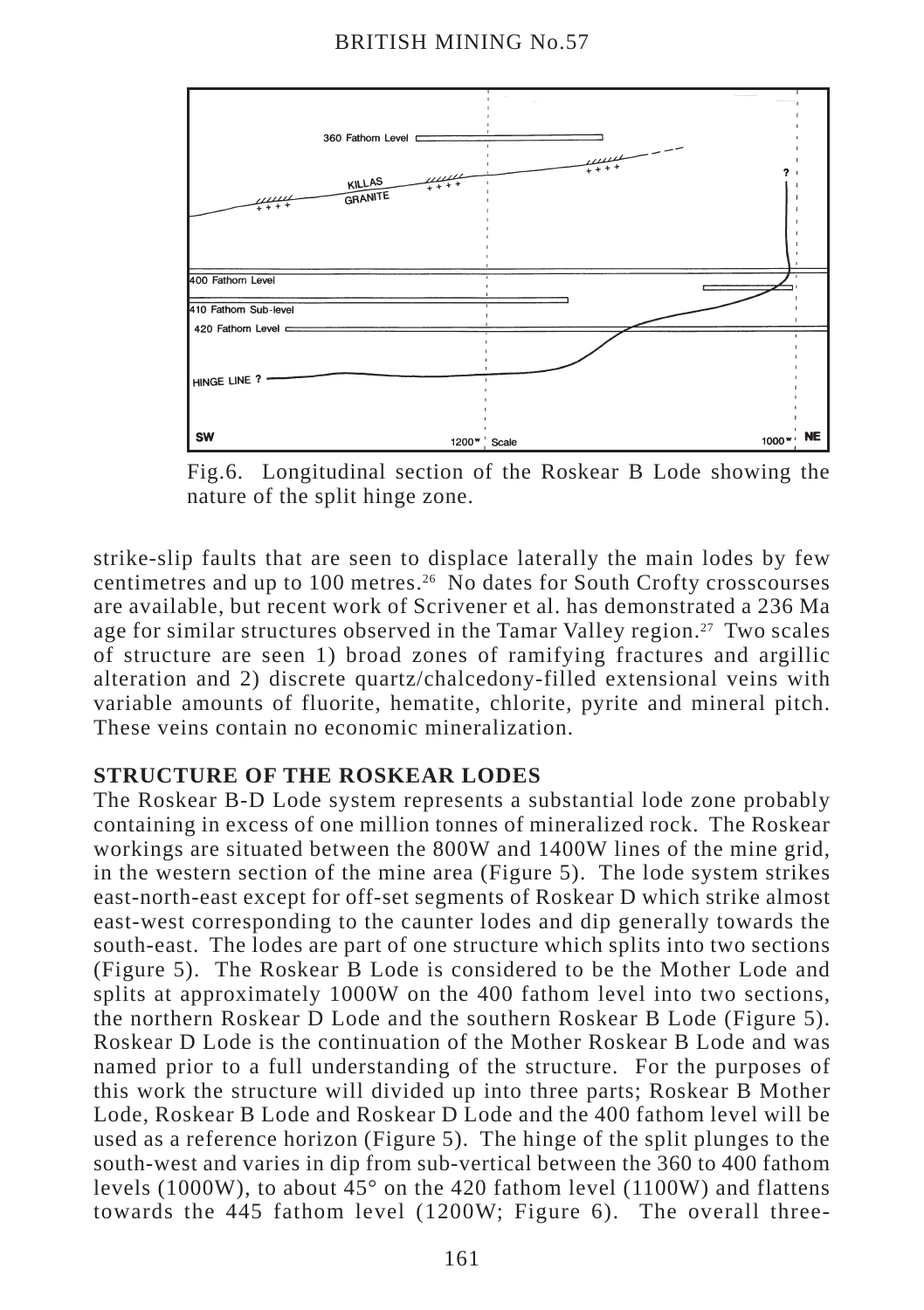

Fig.7. Plan view of part of the mapped back of the Roskear D Lode on the 410 fathom sub-level showing an offset zone (mapped by S.C. Dominy in 1993).

dimensional shape of the structure is believed to be in the form of a modified horse which closes above the 445 fathom level and below the 340 fathom level. Drilling and development on the 445 and 470 fathom levels has shown a blue tourmaline dominated vein which is considered to be the downward extension of the Roskear B Mother Lode<sup>51</sup>

The lodes contain evidence of early vein networks of black tourmaline and pervasive wallrock tourmalinization which have been strongly overprinted by the main cassiterite-bearing blue tourmaline veins (Figures  $7 \& 8$ ; Plate 2). Some sections of the Roskear D Lode are dominated by zones of pervasive, variably cassiterite-mineralized tourmalinization with very little blue tourmaline veining. The off-set segments of the Roskear D Lode have been reactivated and filled with massive chlorite-fluorite assemblages associated with pyrite/marcasite and veins of banded and vuggy quartz and kaolinitic clay (Figure 7). Petrographic studies reveal that cassiterite may be intimately intergrown with chlorite and hematite. Open/vuggy textures are common with chlorite forming small rosettes associated with quartz and fluorite. This later mineralization is associated with pervasive chloritic and hematitic wallrock and vein alteration which overprints all the previous stages.

# **MODEL FOR LODE ZONE DEVELOPMENT**

The economically viable veins at South Crofty, exemplified by the Roskear B-D system, are hosted within a large-scale lode zone. The lode zone is approximately 30-40 metres wide and at least 600 metres in length. The model for its development is characterised by five principal stages which individually show multi-stage activity, and overall display the overprinting of different structural and depositional regimes (Figure 9).

Stage 1: The precursor stage to mineral deposition was the formation of a dominant east-north-east-trending joint set within the host granite as a result of regional stresses imposed during granite cooling.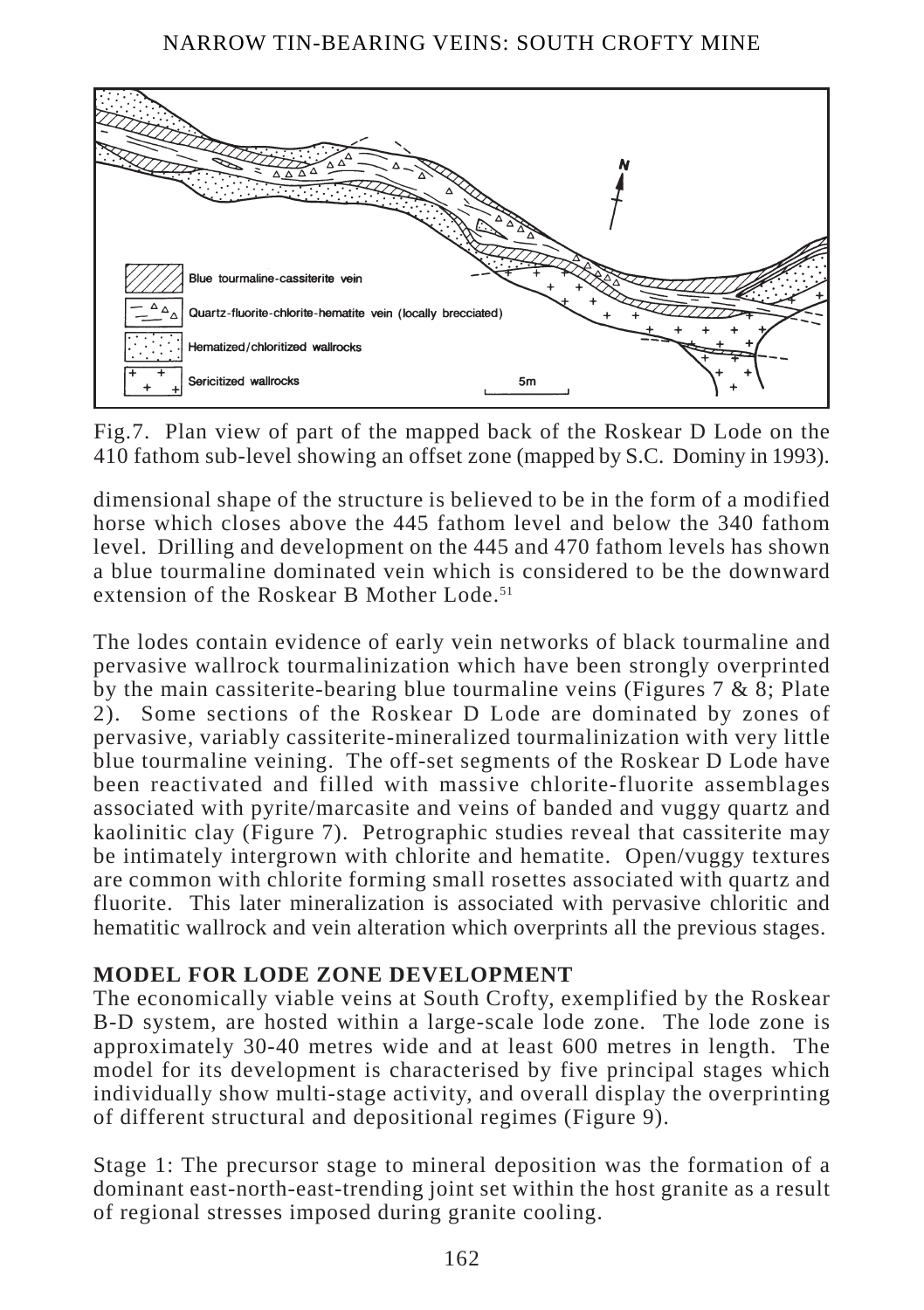

*PLATE 2. Narrow (0.07 m), tourmaline peach vein running through granite. Net vein system on vein wall overprints early black tourmaline veins. Central white quartz and red hematite vein within peach vein represent late-stage reactivation. (S.C. Dominy, July 1992)*

Stage 2: The earliest stage of mineralization was characterised by the deposition of black tourmaline veinlets, up to five millimetres wide, within reactivated joints. These tourmaline-filled fractures define the east-northeast-trend of the lode zone which was to act as a zone of weakness and high fluid flow. The tourmaline veins have varying dips, many sub-vertical and show two main strike orientations of 050-060° and 090° which give rise to anastomosing vein networks. This stage was dominated by oblique shearing which resulted in the right-lateral displacement of markers by up to about five metres.

Stage 3: The blue tourmaline veins were deposited in fractures that were sub-parallel to the main lode zone with orientations of 045-050° and 060- 065° during lode zone reactivation. The pre-existing east-west trending black tourmaline veins acted as bridging structures which were reopened allowing blue tourmaline vein deposition.<sup>52</sup> This has given rise to the offset pattern of the B Mother and D Lode segments (Figure 5). During this stage the lode split developed which again was controlled by the pre-existing east-westtrending black tourmaline vein sets. The blue tourmaline veins contain cassiterite intergrown with microcrystalline aggregates of schorl and show textures indicative of rapid crystallization. These textures were the result of tectonically controlled pressure changes during lode zone reactivation. This stage was dominated by oblique shearing which resulted in the left-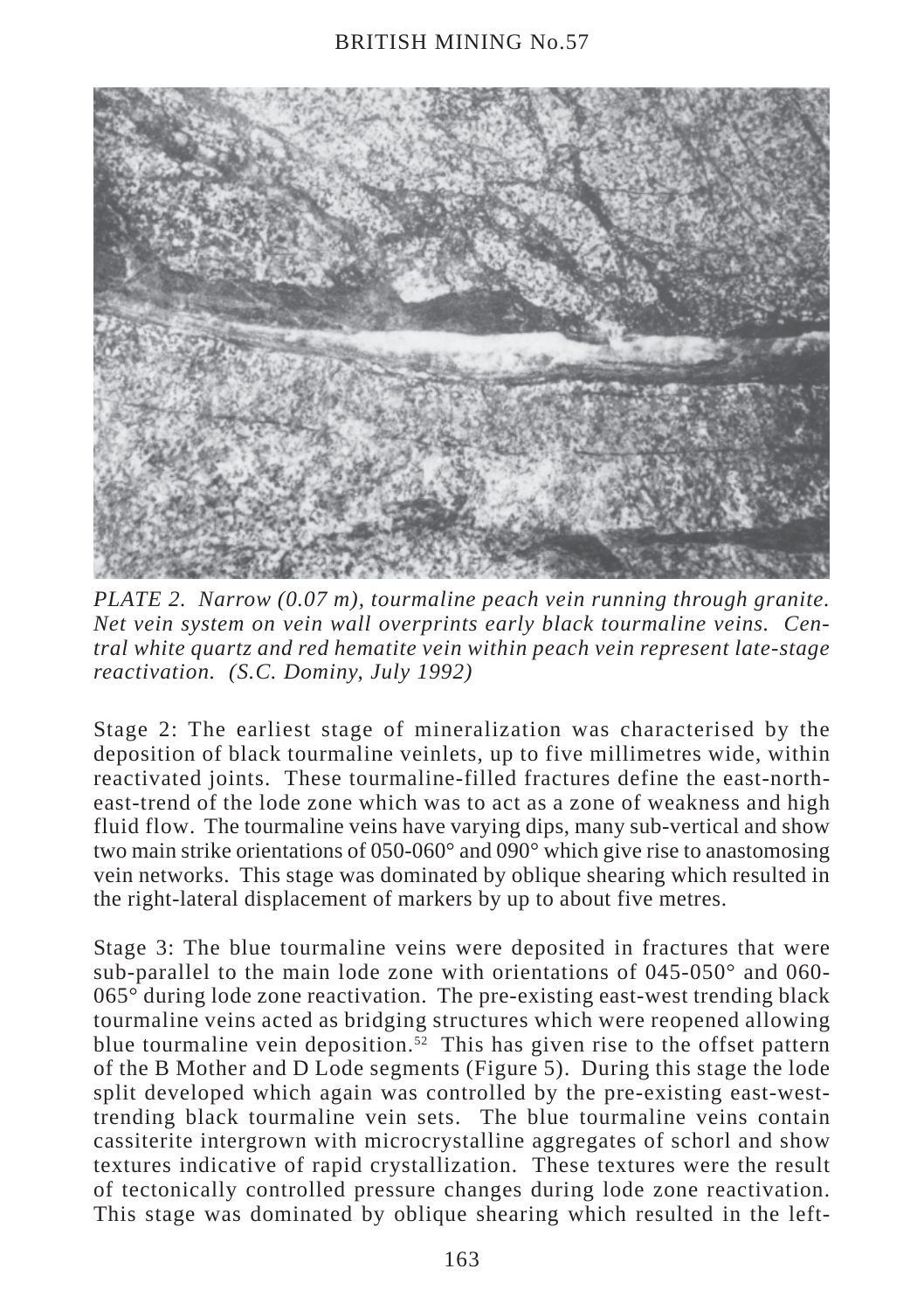

Fig.8. Section of a typical quartztourmaline and chlorite-fluorite lode on the Roskear B-D Lode South Crofty Mine.

lateral displacement of markers and the development of 45° south-west plunging slickensides. Peach vein widths vary from narrow stringers up to two metres and grade values vary from <0.1% Sn to over 15% Sn.

Stage 4: The tourmaline stage was followed by the deposition of chlorite in fractures of two main orientations; 065° and 090°. These were formed as a result of dextral shear reactivation of the lode zone and the re-opening of parts of the earlier black and blue tourmaline veins. Early chlorite mineralization along the lode system was accompanied by localized cassiterite deposition and wallrock chloritization and hematization. Later reactivation of the lode zone led to the dilation the east-west vein offsets resulting in the deposition of a variable chlorite, fluorite, sulphide, hematite and kaolinitic clay assemblage. This stage resulted in the dilation of the earlier blue tourmaline veins and the formation of wide chlorite-fluorite breccias containing blue tourmaline vein fragments. Crustiform and vuggy quartz veining was also associated with this stage and is evidence to suggest deposition within an active fault regime.

Stage 5: The final stage of development is marked by the deposition of northwest-trending locally brecciated, banded, crustiform quartz, chalcedony, chlorite and hematite-filled veins which laterally displace the main lodes by up to 0.4 metre. Further lode zone reactivation is characterised by oblique intra-lode shearing, evidence of this was preserved within a shrink stope on Roskear D Lode (420 fathom level; N. LeBoutillier, pers. comm.) as hematite filled structures between the hanging and footwalls. The shears are irregular and impersistent, but a single plane was seen to run the full length of the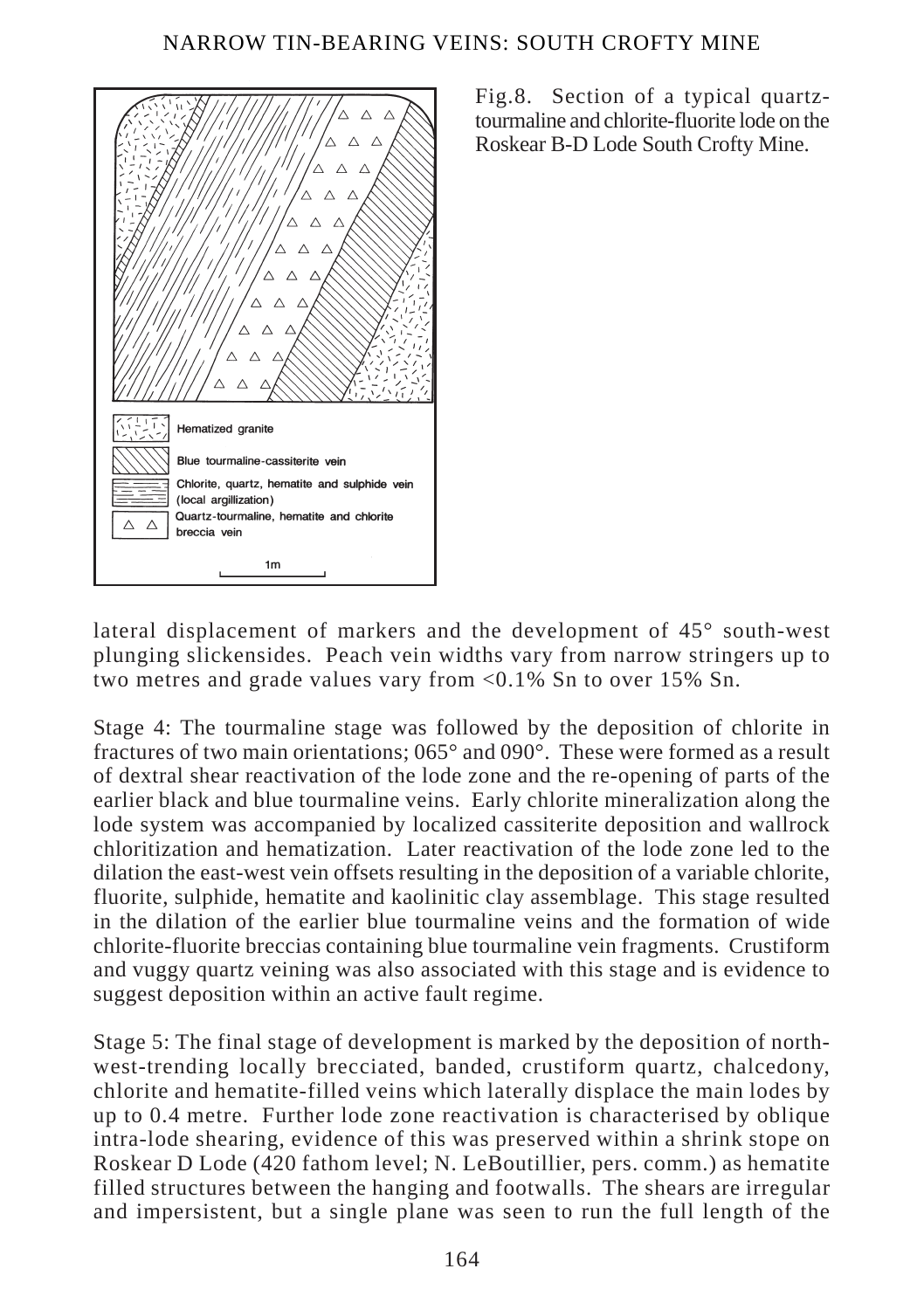Fig.9. Schematic diagram showing the stages of the development of the Roskear B-D Lode system.



stope. A net right-lateral displacement is indicated by slickensides and offsetting of the crosscourse veins by up to  $0.3$  metre.<sup>26</sup>

# **DISCUSSION**

The Roskear B-D Lode system is a classic example of a granite-hosted complex vein system. The fracture-controlled development of the lode zone containing the economic narrow veins defines their spatial form, thus a clear geological understanding is required during evaluation and exploitation activities. The veins formed as a result of multi-stage fracturing and fluid flow, which resulted in the deposition of cassiterite associated with tourmaline and chlorite gangue minerals.17 Grade distribution within the lodes is complex and erratic due to the fact that several stages of the paragenesis contain cassiterite. Most high grade mineralization is observed within three structural styles:

1) in the blue tourmaline peach veins where fractures are parallel to the lode zone and where they attain maximum widths  $(>1 \text{ m})$ ,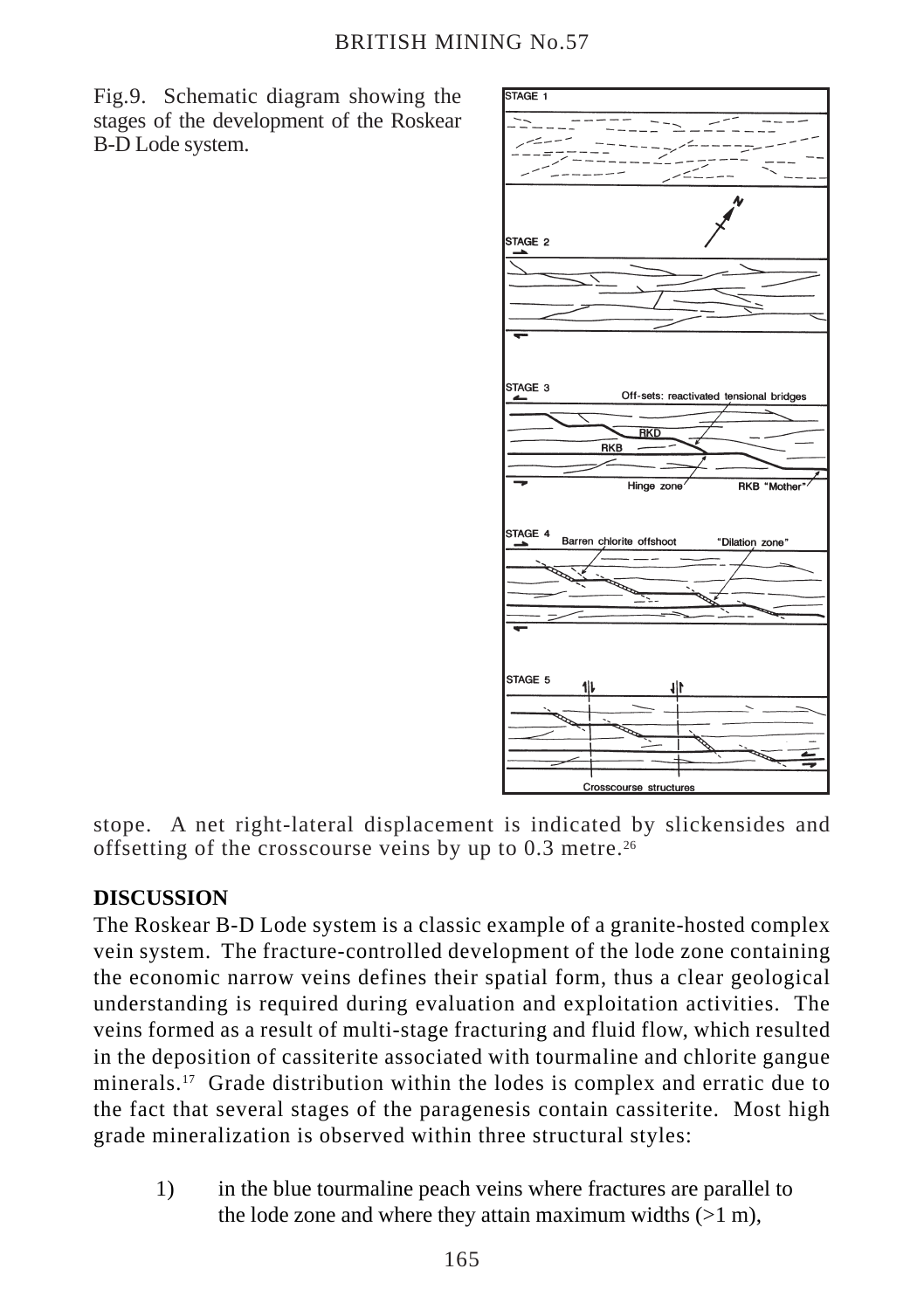- 2) in coarse cassiterite-blue tourmaline peach breccias and
- 3) in well defined chlorite veins where virtually no structural reactivation has occurred.

Steeply plunging ellipsoid zones of high grade ore-shoots have been identified which are explained in terms of intersecting fracture sets related to lode zone reactivation.18,52 The intersection of different fracture sets commonly provides preferential sites for mineral deposition as a result of high fracture connectivity and density, and fluid flow.<sup>5</sup>

Variations in geology are important factors in controlling the mining operation, a number of notable features are discussed below:

- 1) Variation in wallrock alteration is important since wallrocks may contain substantial amounts of cassiterite either disseminated or as veinlets. In cases where large widths of mineralized wallrock are present the overall width of the orebody will generally be  $>1.5$  m so longhole open stoping would be the more applicable extraction method.
- 2) The presence of cassiterite and chlorite together can create problems during the grinding part of the processing circuit. The chlorite can form coatings on the cassiterite ("chat" formation) and lead to inefficient grinding and thus cassiterite loss.53 Similarly the presence of hematite and/or fluorite in the vein can cause reduction in cassiterite recovery during processing.53 Other than total avoidance at the mining stage, this problem is virtually impossible to overcome and should be addressed during processing.
- 3) Late-stage crosscourse-style reactivation is particularly relevant to mining, since wallrock alteration, clay vein development and on-lode faults effect rock stability and fragmentation characteristics. Pervasive hematitic, chloritic and sometimes kaolinitic wallrock alteration lead to soft and unstable stope walls, which may cause high dilution if not controlled. In general terms veins with such characteristics will probably be mined by shrink stoping, thus maintaining maximum control over dilution. If longhole stoping were used then there would be a tendency for large amounts of dilution.
- 4) Dilation and comminution of the cassiterite-bearing peach veins within offset sections by late faulting/quartz-clay veining leads to the in-situ dilution of tin grades and thus barren/low grade zones within the orebody. Extreme comminution of cassiterite-rich veins leads to a marked lowering of grain size and thus difficulties in recovery during processing. Either mining method could be used in such circumstances, however where large tonnages are involved longhole stoping would allow the removal and dumping of the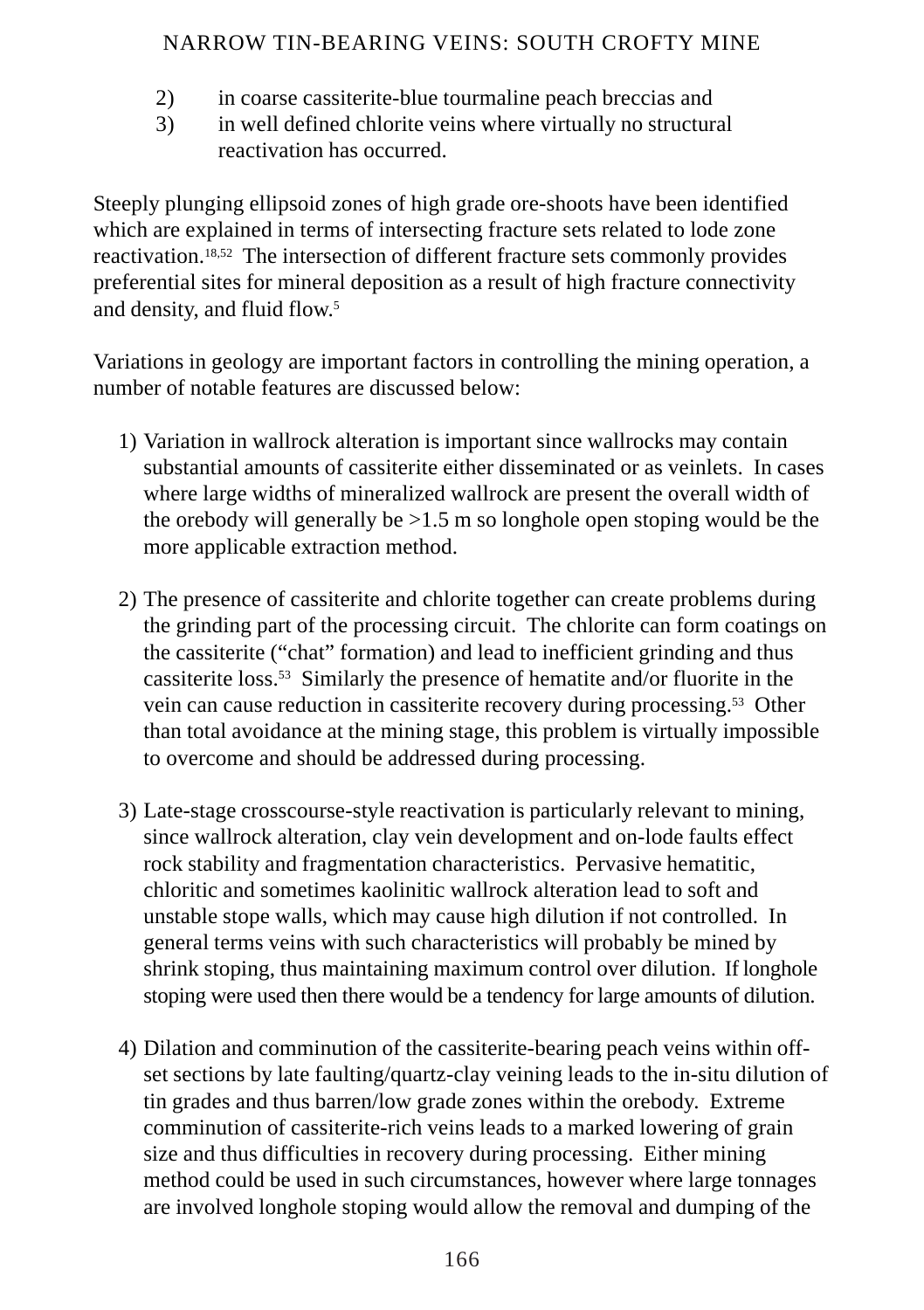## BRITISH MINING No.57

waste away from ore. Shrink stoping would mix waste with ore, which would then be accounted for as planned dilution.

- 5) Isolated, but continuous hematitic fault planes within the wallrocks can lead to stope instability and thus ore dilution. Shrink stoping would be best used in such conditions as it would allow for better geological and mining control.
- 6) Localized variations in strike are linked to the off-set segments and are thus problematic. Variations in dip are less problematic but require careful control, in both cases shrink stoping would be the most appropriate extraction method.

Generally speaking, the more complex the vein/orebody, the greater the need for careful geological control and, thus, the application of overhand shrink stoping as an extraction method. The less complex vein/orebody is more applicable to mining by longhole open stoping with less, but still strong geological control.

In conclusion it is clear that narrow composite veins are complex structures which formed as a result of a multi-stage history of fracture dilation and infill. Cassiterite deposition is related to two stages of the model, and is thus not observed ubiquitously throughout the entire system. This is a typical feature of vein-tin deposits in Cornwall and elsewhere where only 30-40% of the vein system may be economic.<sup>54</sup> Narrow veins often constitute viable mineral resources, but their successful exploitation is fraught with technical problems. In most mines, including South Crofty, run-ofmine ore comes from several lodes, each with different structural histories and parageneses. These complex geologic features are also likely to change within individual lodes. Under these conditions, it is difficult for the geologist to make any but the most general predictions. With careful study and experience, however, educated predictions can be made. The application of geological study can be supported by use of 3D computer modelling software which will assist the mine geologist and engineer in their quest for an efficient and economic operation, a technique already well proven at South Crofty.32

# **ACKNOWLEDGEMENTS**

The authors thank the management and staff of South Crofty Mine for access to the underground workings and assistance during 1992-93. Thanks are due to past and present geological staff including Mike Hodgson, Mark Owen, Ed Ainscough and Steve Rose. Nick LeBoutillier is particularly thanked for underground assistance and useful discussions. This contribution results from an on-going research project at the University of Greenwich into the nature and exploitation of mineralized fracture systems. Hilary Foxwell is thanked for drafting some of the diagrams. This manuscript benefited from critical reviews by Professor Peter Scott (Camborne School of Mines) and Paul Wheeler (Jay Mineral Services Ltd).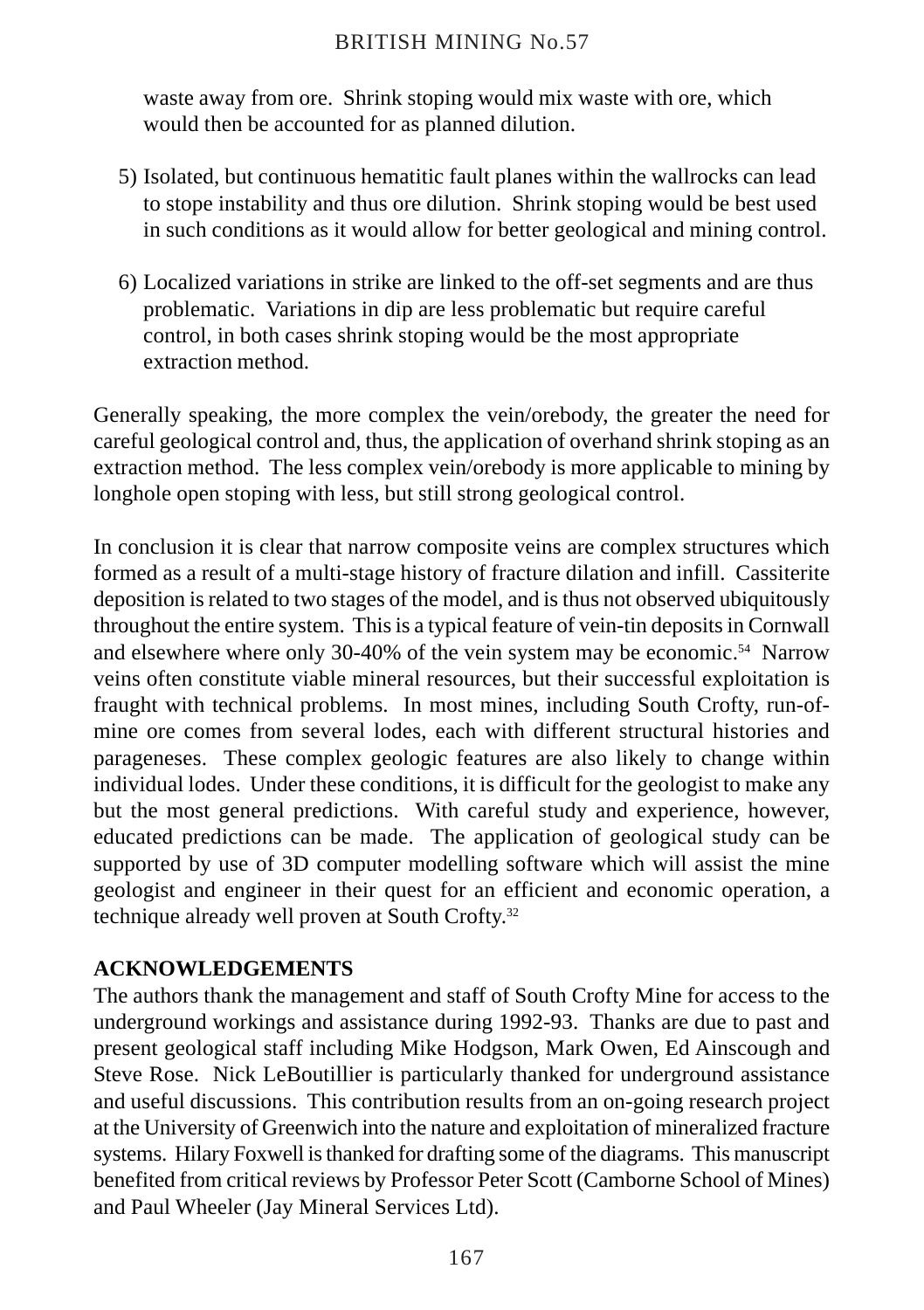#### **REFERENCES**

1. Brewis, A.A.C. "Narrow vein mining 1 - steep veins" *Mining Magazine*, Vol.173 No.3 (1995), pp.116-129.

2. Meyer, C., Shea, E.P. & Goodard, C.C. "Ore deposits at Butte, Montana", pp.1373-1416 In: *Ore Deposits of the United States 1933-1967 (Part II)*. (American Institution of Mining and Metallurgical Engineering, 1968).

3. Dominy, S.C., Bussell, M.A. & Camm, G.S. "Development of complex granite-hosted tinbearing fracture systems in southwest England: applications of fluid inclusion microfracture studies" *Transactions of the Institution of Mining and Metallurgy (Section B)*, 105 (1996), pp.139- 144.

4. Dominy, S.C., Wheeler, P. & Camm, G.S. "*The Role of Geological Factors in the Estimation of Ore Reserves in Narrow Vein-Hosted Metalliferous Deposits*" in Dominy, S.C. & Wilson, H. (Eds) Proceedings of the Datamine International 1996 Conference (Wells: Datamine International, 1997).

5. Sanderson, D.J., Roberts, S. & Gumiel, P. "A fractal relationship between vein thickness and gold grade in drillcore from La Codosera, Spain" *Economic Geology*, 89 (1994), pp.168-173.

6. Dominy, S.C., Bussell, M.A., Camm, G.S., Middleton, A.J., Baxter, A.N. & Phelps, R.F.G. "The integration and modelling of geological data: The basis for mine development and exploration" in: *Applied Geoscience 1996, Abstracts Volume*. (Geological Society of London, 1996), p.58.

7. Garnett, R.H.T. "The underground pursuit and development of tin lodes" *Proceedings of a Technical Conference on Tin*, International Tin Council, (1967), pp.139-202.

8. Heslop, T.G. & Dight, P.M. "Review of geotechnical considerations in narrow vein mining in a high stress environment" in: *Narrow Vein Mining Seminar* (Australasian Institute of Mining and Metallurgy, Publication Series No.4/93, 1993), pp.35-43.

9. Dominy, S.C., Bussell, M.A., Phelps, R.F.G. & Camm, G. S. "Geological modelling of complex gold mineralization in Gwynfynydd Gold Mine, Dolgellau, North Wales, UK" *Proceedings of the Datamine International European User Group Conference*, 2 (1996) pp.1-8.

10. Dominy, S.C., Phelps, R.F.G., Bussell, M.A. & Camm, G.S. "Geological controls on gold grade distribution in the Chidlaw Link Zone, Gwynfynydd Mine, Dolgellau, North Wales, UK" *Transactions of the Institution of Mining and Metallurgy (Section B)*, 105 (1996) - in press.

11. Dominy, S.C., Phelps, R.F.G., Bussell M.A. & Guard. C.L. "Geology and Exploitation of "Geology and Exploitation of Complex Gold-Bearing Veins in the Gwynfynydd Gold Mine, Dolgellau, North Wales, UK" British Mining No.57, (1996), pp.70-91.

12. Dominy, S.C., Camm, G.S. & Bussell, M.A. "Characteristics and development of carbona-style replacement tin mineralization in west Cornwall" *Proceedings of the Ussher Society*, 9/1 (1996), pp.97-104

13. Borlase, W. *The Natural History of Cornwall*. (Oxford: 1758).

14. Henwood, W.J. "On the metalliferous deposits of Cornwall and Devon" *Transactions of the Royal Geological Society of Cornwall*, 5 (1843), pp.1- 386.

15. Cronshaw, H.B. "The structure and genesis of some tin lodes occurring in the Camborne District of west Cornwall" *Transactions of the Institution of Mining and Metallurgy*, 30 (1921), pp.408-449.

16. Bromley, A.V. & Holl, C.J. "Tin mineralization in southwest England" in: Wills, B.A. & Barley, R.W.(Eds). *Mineral Processing at a Crossroads* (Dordrecht: Martinus Nijhoff, 1986), pp.195-262.

17. Jackson, N.J., Willis-Richards, J., Manning, D.A.C. & Sams, M. "Evolution of the Cornubian orefield: Part II: Mineral deposition and oreforming processes" *Economic Geology*, 84 (1989), pp.1104-1133.

18. Farmer, C.B. & Halls, C. "Paragenetic evolution of cassiterite-bearing lodes at South Crofty Mine, Cornwall, United Kingdom" In: *Proceedings of the Eighth International Association of the Geology of Ore Deposits Symposium* (Stuttgart: E. Schweizerbart'sche Verlag, 1992), pp.365-381.

19. Alderton, D.H.M. "Mineralization associated with the Cornubian Granite Batholith" in: Pattrick, R.A.D. & Polya, D.A. (Eds). *Mineralization in*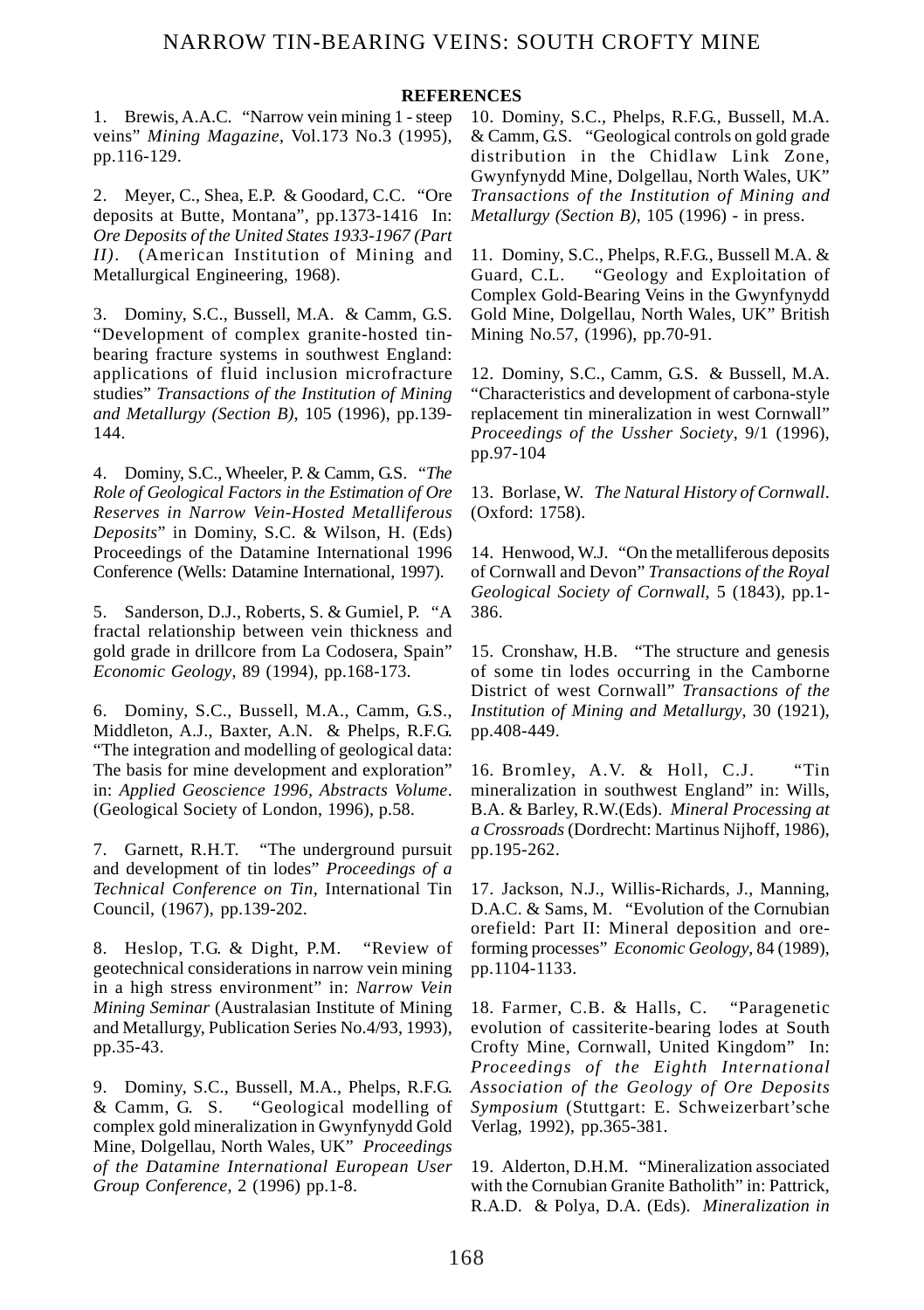*the British Isles* (London: Chapman and Hall, 1993), pp270-354.

20. Dominy, S.C., Camm, G.S., Bussell, M.A. & Bennett, T.S. "The structure and paragenetic evolution of cassiterite mineralized veins at Rosevale Mine, Zennor, west Cornwall" *Proceedings of the Ussher Society*, 8/4 (1995), pp.374-378.

21. Dominy, S.C., Camm, G.S., Bussell, M.A., Scrivener, R.C. & Halls, C. "A review of tin stockwork mineralization in the southwest England Orefield" *Proceedings of the Ussher Society*, 8/4 (1995), pp.368-373.

22. Collins, J.H. *Observations on the west of England mining region* (Transactions of the Royal Geological Society of Cornwall, 14, 1912), pp.1- 683.

23. Hosking, K.F.G. "Fissure systems and mineralization in Cornwall" Transactions of the Royal Geological Society of Cornwall, 18, 1949, pp.9-49.

24. Dines, H.G. *The Metalliferous Mining Region of Southwest England* (Memoir of the Geological Survey of Great Britain, 1956).

25. Dominy, S.C. The Nature and Formation of Mineralised Fracture Systems in the Cornubian Orefield (unpublished Research Report No.94/03, University of Greenwich, 1994).

26. Dominy, S.C., Scrivener, R.C., LeBoutillier, N., Bussell, M.A. & Halls C. "Crosscourses in South Crofty Mine, Cornwall: further studies of paragenesis and structure" *Proceedings of the Ussher Society*, 8/3 (1994), pp.237-241.

27. Scrivener, R.C., Darbyshire, D.P.F. & Shepherd, T.J. "Timing and significance of crosscourse mineralization in Southwest England" *Journal of the Geological Society of London*, 150 (1994), pp.587-590.

28. Dominy, S.C. *Geology of the china clay deposits of southwest England with particular reference to controls on their commercial properties* (Kingston University, Ph.D. Thesis, 1993).

29. Planeta, S. & Szymanski, J. "Ore dilution sources in underground mines - interpretation and evaluation methods" *Proceedings of the 6th Underground Operators Conference* (Australasian

Institute of Mining and Metallurgy, Publication Series No.7/95, 1995), pp.87-92.

30. Anonymous. *Annual Report 1994*. (South Crofty Plc, 1995).

31. USBM/USGS. *Principals of a Resource/ Reserve Classification for Minerals* (U.S. Bureau of Mines and the U.S. Geological Survey, Geological Survey Circular No.831, 1980).

32. Gribble, P.R. "Application of computer software to orebody evaluation at South Crofty Tin Mine, Cornwall" in: Annels A.E.(Ed). *Case Histories and Methods in Mineral Resource Evaluation* (Geological Society of London, Special Publication No.63, 1992), pp.155-168.

33. Earl, B. *Cornish Mining: The Techniques of Metal Mining in the West of England, Past and Present* (Truro: Bradford Barton, 1968).

34. Hustrulid, W.A. *Underground Mining Methods Handbook* (New York: Society of Mining Engineers, 1982).

35. Hartman, H.L. *Society of Mining Engineers Mining Engineering Handbook* (2nd Edition). (Littleton: Society of Mining Engineers, 1992).

36. Buckley, J.A. *A History of South Crofty Mine* (Truro: Dyllansow Truran, 1981).

37. Brock, J.H. *South Crofty: Europes Premier Tin Mine* (Camborne: South Crofty Ltd, 1984).

38. Deakin, P.R., Buckley, J.A. and Riekstins, K.T. *South Crofty Underground* (Camborne: Penhellick Publications, 1995).

39. Gillett, T.E. "The geology of South Crofty Mine" *Transactions of the Northern Cavern and Mine Research Society*, Vol.1 No.2 (1964), pp.23- 27.

40. Taylor, R.G. *Geology and structural controls to ore deposition at South Crofty Tin Mine, Cornwall* (University of London, Ph.D. Thesis, 1965).

41. Taylor, R.G. "The throw of the Great Cross Course in the Camborne-Redruth mining district, Cornwall" *Transactions of the Institution of Mining and Metallurgy (Section B)*, 74 (1965), pp.529-543.